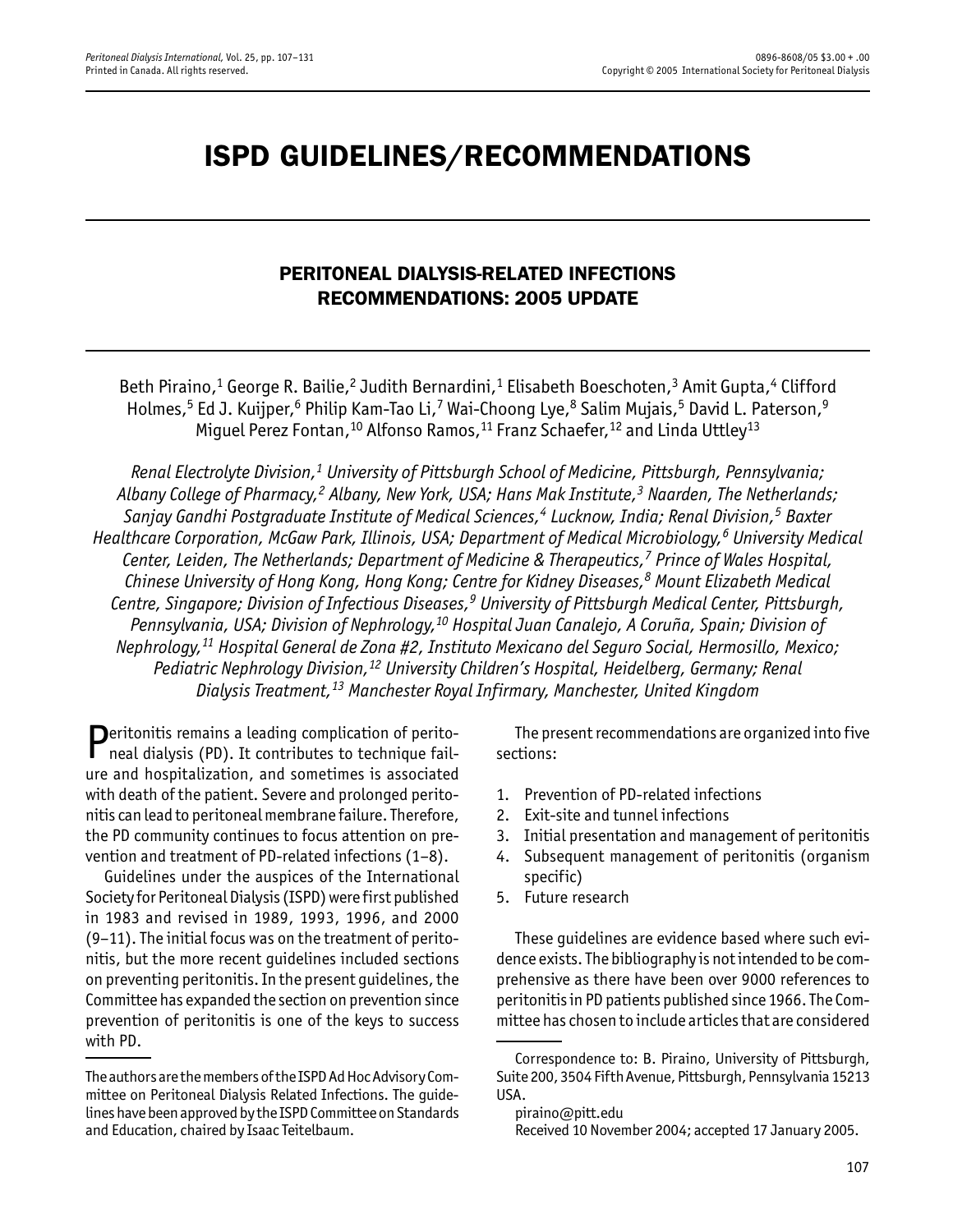key references. Guidelines are not based solely on randomized controlled trials, as such studies in PD patients are limited. If there is no definitive evidence but the group feels there is sufficient experience to suggest a certain approach, this is indicated as "opinion based." The guidelines are not meant to be implemented in every situation but are recommendations only. Each center should examine its own pattern of infection, causative organisms, and sensitivities, and adapt the protocols as necessary for local conditions.

The members of the Advisory Committee were carefully selected. First, nephrologists widely published on PD infections were chosen from around the world, with particular attention to including nephrologists from Asia, where the use of PD is growing very rapidly. Second, members were appointed with expertise in microbiology (Kuijper), pharmacotherapy (Bailie), infectious diseases (Paterson), and immunology (Holmes). The current guidelines are for adults only, as pediatric guidelines are published separately but, for coordination, a pediatrician was added to the work group (Schaefer). Third, two nurses (Bernardini and Uttley) represent the very important role of the nurse in the prevention of PD infections and care for PD patients with infections.

## PREVENTION OF PD-RELATED INFECTIONS

• Every effort should be made in each PD program to prevent peritonitis to optimize outcomes on PD. Every program should monitor infection rates, at a minimum, on a yearly basis (Opinion) (12-14).

Programs should carefully monitor all PD-related infections, both exit-site infections and peritonitis, including the presumed cause and cultured organisms, as part of a continuous quality improvement program. The frequency of relapsing peritonitis also must be examined. For each peritonitis episode, a root cause analysis should be done to determine the etiology, and, whenever possible, an intervention made to prevent another episode. This may involve review of the patient's technique. If necessary, retraining should be performed; this should be done only by an experienced PD nurse. Causative organisms and presumed etiology must be reviewed in a regular fashion by the PD team, including both the home nurses and the physician(s), and, if appropriate, the physician assistant or nurse practitioner. In this way, interventions can be implemented if infection rates are rising or unacceptably high. Table 1 provides an easy method to calculate infection rates. Infection rates for individual organisms should also be calculated and compared to the literature. The center's peritonitis rate should be no more

#### TABLE 1

Methods for Examining Peritoneal Dialysis-Related Infections (Peritonitis, Exit-Site Infections) Ref. (14)

- 1. As rates (calculated for all infections and each organism):
	- a. Number of infections by organism for a time period, divided by dialysis-years' time at risk, and expressed as episodes per year
	- b. Months of peritoneal dialysis at risk, divided by number of episodes, and expressed as interval in months between episodes
- 2. As percentage of patients per period of time who are peritonitis free
- 3. As median peritonitis rate for the program:
	- a. Calculate peritonitis rate for each patient
	- b. Obtain the median of these rates

than 1 episode every 18 months (0.67 per year at risk), although the rate achieved will depend to some extent on the patient population. However, overall rates as low as 0.29 to 0.23/year have been reported, a goal that centers should strive to achieve (15,16).

The type of PD used may have an impact on the frequency of infection. Patients on nightly PD (cycler at night with a dry day) may have a decreased risk of infection compared to continuous cycling peritoneal dialysis (CCPD; cycler at night plus day fill), perhaps because the empty abdomen for part of the day enhances immune function (17). The literature describing the relative risks of peritonitis with CCPD versus continuous ambulatory peritoneal dialysis (CAPD) is conflicting. Several studies have shown that CCPD patients have significantly lower peritonitis rates than CAPD patients (18–22). However, use of a cycler that requires spiking may lead to high rates of peritonitis due to contamination if an assist device is not used. The Committee recommends the use of an assist device for all spiking procedures. Some cyclers require a cassette; if reused, there is a high risk of peritonitis with water-borne organisms. Cassettes should not be reused (23,24). More research is needed comparing peritonitis risk with dry day, CCPD, and CAPD.

## CATHETER PLACEMENT

- No particular catheter has been definitively shown to be better than the standard silicon Tenckhoff catheter for prevention of peritonitis (Evidence) (25–35).
- Prophylactic antibiotics administered at the time of insertion decrease infection risk (Evidence) (36–39).

Ideally, the patient should see the surgeon and/or training nurse prior to catheter placement, and the ideal location for the exit site determined. In addition, the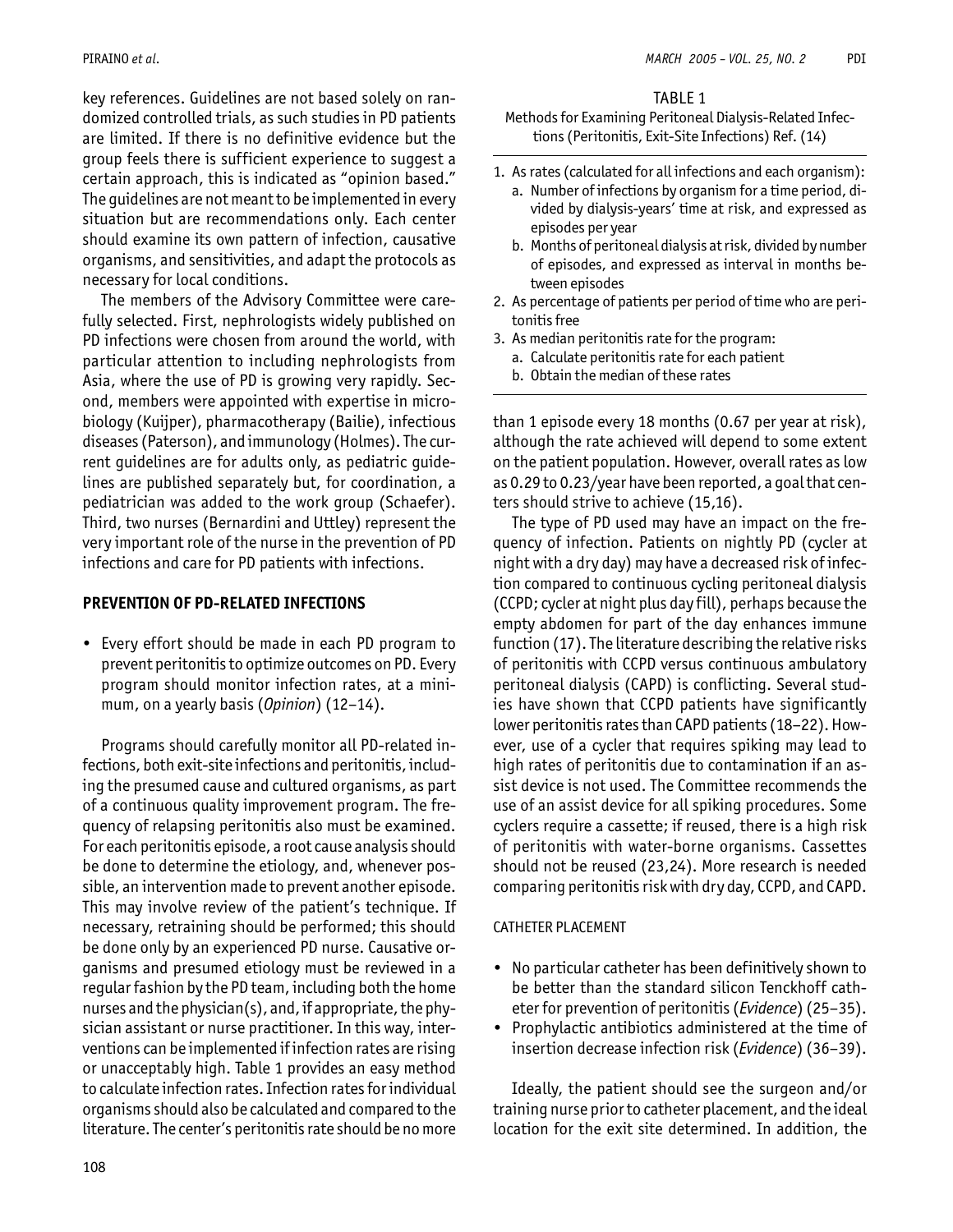patient should be free of constipation. A single dose of intravenous (IV) antibiotic given at the time of catheter placement decreases the risk of subsequent infection. A first-generation cephalosporin has been most frequently used in this context. However, a recent randomized trial found that vancomycin (1 g IV, single dose) at the time of catheter placement is superior to cephalosporin (1 g IV, single dose) in preventing early peritonitis (37). The odds ratio of peritonitis without any antibiotic was 11.6, and for cefazolin (vs vancomycin) 6.45. Therefore, each program must consider using vancomycin for prophylaxis for catheter placement, carefully weighing the potential benefit versus the risk of use of vancomycin in hastening resistant organisms.

The double-cuff catheter had superior survival compared to the single-cuff catheter in patients participating in the National CAPD Registry, and was less likely to result in catheter removal for exit-site infection (33). This benefit was not confirmed in a single-center randomized trial with much smaller numbers (30). The role of the superficial cuff in preventing infection is primarily to anchor the catheter (40). The most superficial cuff (if a double-cuffed catheter is used) should be 2 – 3 cm from the exit site.

A downward directed tunnel may decrease the risk of catheter-related peritonitis (32). However, randomized trials have not confirmed the benefit of the swan neck configuration on reducing PD-related infections (28,29, 41). Nor has burying the catheter proved effective in reducing the risk of infection (25).

Every effort should be made to avoid trauma and hematoma during catheter placement. The exit site should be round and the tissue should fit snugly around the catheter. Sutures increase the risk of infection and are contraindicated. Some programs obtain nose cultures prior to placement of the catheter and treat Staphylococcus aureus nasal carriage with a 5-day course of intranasal mupirocin if positive. No data exist on the effectiveness of this approach.

#### EXIT-SITE CARE

• Prevention of catheter infections (and thus peritonitis) is the primary goal of exit-site care. Antibiotic protocols against S. aureus are effective in reducing the risk of S. aureus catheter infections (Evidence) (25, 42–59).

Once the catheter is placed, and until healing is completed, the dressing changes should be done by a dialysis nurse using sterile technique. The exit site should be kept dry until well healed, which precludes showers or tub baths for this period, which can take up to 2 weeks. Once the exit site is well healed, the patient should be taught how to do routine exit-site care. Antibacterial soap and water are recommended by many centers. Use of an antiseptic to clean the exit site is preferred in some programs. Povidone iodine or chlorhexidine for cleansing are reasonable options (60). Hydrogen peroxide is drying and should be avoided for routine care. The catheter should always be kept immobile to prevent pulling and trauma to the exit site, which may lead to infection.

Staphylococcus aureus nasal carriage is associated with an increased risk of S. aureus exit-site infections, tunnel infections, peritonitis, and catheter loss. A single culture may yield a false negative result since many patients have intermittent nasal carriage. Colonization with S. aureus, and subsequently, infection, may come from partners as well as from health care workers (49). Therefore, excellent hand hygiene is very important prior to any examination of the patient's exit site by the patient, family members, and members of the health care team. Diabetic patients and those on immunosuppressive therapy are at increased risk for S. aureus catheter infections.

A number of protocols for prevention of S. aureus PDrelated infections have been examined (Table 2). Prophylaxis with daily application of mupirocin cream or ointment to the skin around the exit site has been effective in reducing S. aureus exit-site infection and peritonitis in a number of reports. (Mupirocin ointment at the exit site, in contrast to mupirocin cream, should be avoided in patients with polyurethane catheters, as structural damage to the catheter has been reported.)

Mupirocin resistance has been reported, particularly with intermittent use (50,51,61). Resistance to mupirocin can be classified as low if the minimal inhibitory concentration (MIC) (62) is greater than or equal to 8 µg/mL, or high if the MIC is greater than or equal to 512 µg/mL. It is expected that high-level resistance will eventually result in clinical failure or a high relapse rate.

#### TABLE 2

Antibiotic Protocol Options for Preventing Exit-Site Infections

- 1. Exit site mupirocin:
	- a. Daily after cleansing in all patients
	- b. Daily after cleansing in carriers only
	- c. In response to a positive exit-site culture for Staphylococcus aureus denoting carriage
- 2. Intranasal mupirocin twice per day for 5–7 days:
	- a. Every month, once patient identified as a nasal carrier b. Only in response to positive nose culture
- 3. Exit-site gentamicin cream daily in all patients after cleansing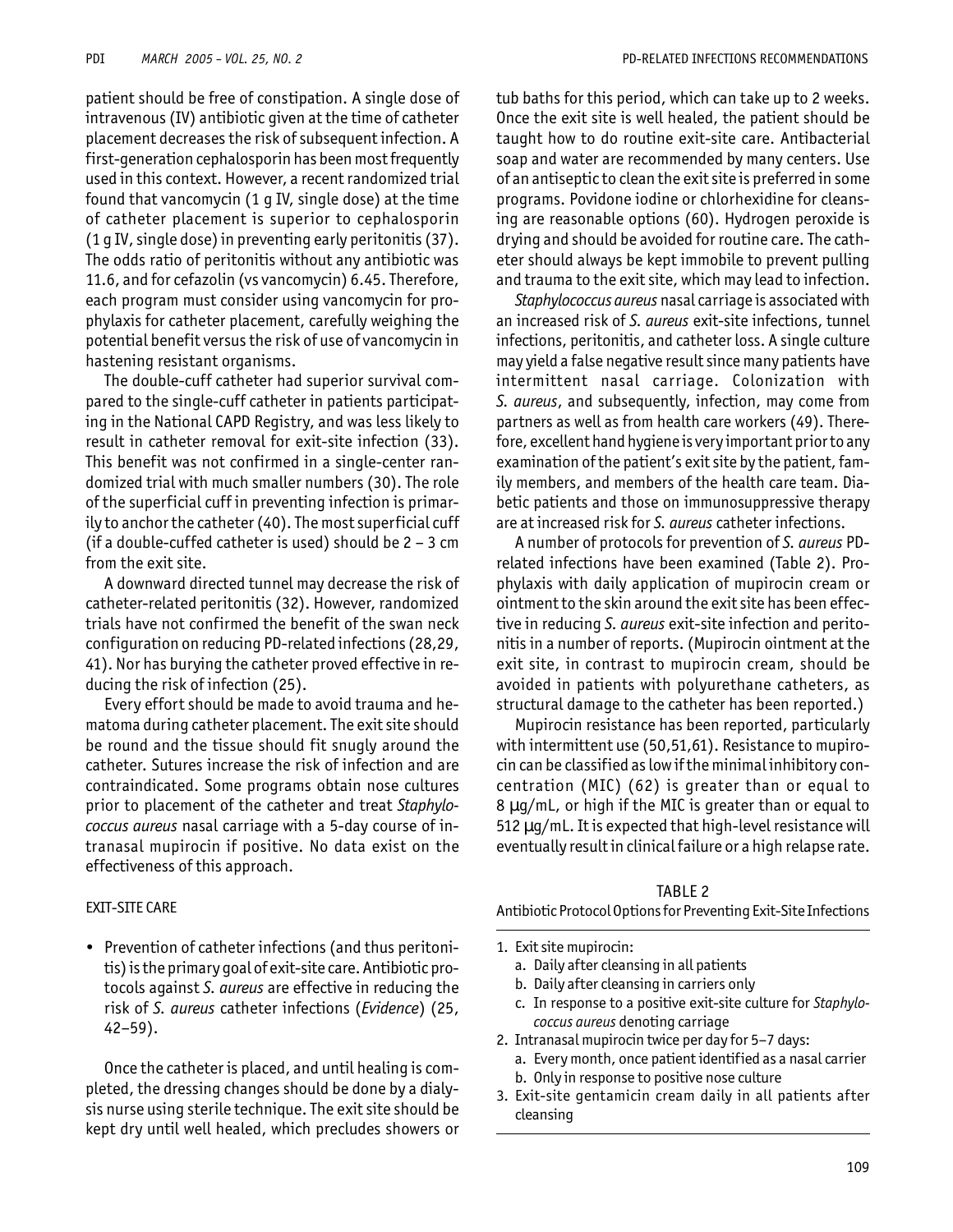Resistance to mupirocin does not yet appear to have eliminated its efficacy, but this may occur eventually.

With the reduction in S. aureus infections using mupirocin, Pseudomonas aeruginosa becomes the most troublesome organism at the exit site (58). Recently, in a double-blinded randomized trial, gentamicin cream applied daily to the exit site was shown to be as effective as exit-site mupirocin in reducing S. aureus exit-site infections, and highly effective in reducing P. aeruginosa exit-site infections as well (48). This protocol had the added advantage of reducing peritonitis risk compared to the mupirocin approach. Ciprofloxacin otologic solution applied daily to the exit site as part of routine care was also effective in reducing both S. aureus and P. aeruginosa compared to historic controls using soap and water only (63).

To summarize, comparisons of different methods of exit-site care in randomized trials are limited, making it difficult to recommend a specific protocol. Each program should evaluate the organisms causing exit-site infections and institute a protocol to diminish such risk as seems appropriate for the program.

## CONNECTION METHODS

• Spiking of dialysis bags is a high-risk procedure for contamination of the system. "Flush before fill" reduces the risk of contamination (Evidence) (15, 64–68).

Abundant data exist to show that spiking leads to peritonitis. Furthermore, flushing with dialysate before filling the abdomen has been shown to decrease peritonitis risk from contamination for both CAPD and automated peritoneal dialysis (APD). Therefore, for CAPD, a double-bag system should be used and manual spiking should be avoided as much as possible; if spiking is required, assist devices may be employed. Close attention must be paid to the connection methodology. For programs that switch vendors and, therefore, connection method, careful attention should be paid to subsequent infection rates. For APD, if spiking is part of the system, consideration should be given to training patients with the use of an assist device to prevent contamination.

## TRAINING METHODS

• Training methods influence the risk of PD infections (Evidence) (69–71).

A recently published study in the United States documents the success of training and retraining to reduce

peritonitis rates (71). Centers were randomly assigned to provide patients enhanced training ( $n = 246$ ) or standard training ( $n = 374$ ), with follow-up for 418 patientyears. Patients having enhanced training had significantly fewer exit-site infections (1 every 31.8 months) compared to patients having standard training (1 every 18 months). Peritonitis was also reduced with enhanced training compared to standard training: 1 every 36.7 months versus 1 every 28.2 months respectively. Thus, training is an effective tool in reducing PD infections.

In general, patients must be taught aseptic technique, with emphasis on proper hand washing techniques. If the water the patient uses is thought to have a high bacterial count, then use of an alcohol hand wash should be encouraged (Opinion). The hands must be completely dried using a clean towel after washing, before initiating the exchange. Location for exchanges must be clean, with avoidance of animal hair, dust-laden air, and fans.

All patients must be taught what contamination is and the proper response to contamination (presentation to the center for a tubing change if the end of the tubing is contaminated). Prophylactic antibiotics should be prescribed if dialysis solution was infused after contamination or if the catheter administration set was open and exposed to bacteria for an extended period of time. After a known break in technique, most nephrologists give a 2-day course of antibiotics (Opinion). There is no standard regimen. A culture of the effluent, if positive, is helpful in determining subsequent therapy.

The PD nurses are central to a successful PD program with low infection rates. Unfortunately, there are few if any studies on nurse-to-patient ratios that lead to the best outcomes. Overburdening the nurse with excessive numbers of patients will result in shortened training times and difficulty in retraining as needed. The Committee recommends home visits. These may be very useful in detecting problems with exchange technique, but can be carried out only if the nurses have sufficient time to do such visits.

#### ANTIBIOTIC PROPHYLAXIS FOR PROCEDURES

• Invasive procedures may infrequently cause peritonitis in PD patients (Evidence) (1,72).

A single oral dose of amoxicillin (2 g) 2 hours before extensive dental procedures is reasonable, although there are no studies to support this approach (Opinion). Patients undergoing colonoscopy with polypectomy are at risk for enteric peritonitis, presumably from movement of bacteria across the bowel wall into the peri-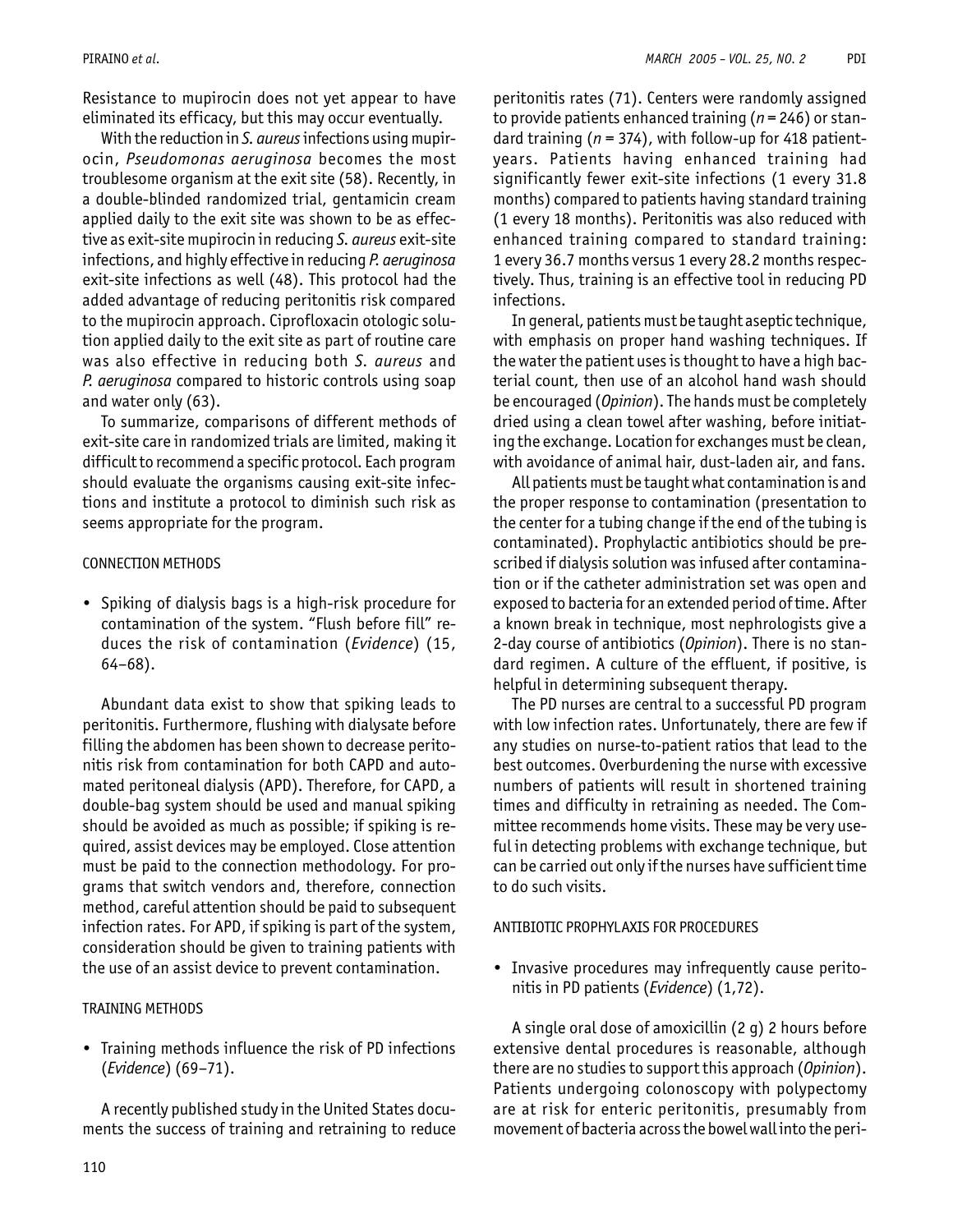toneal cavity. Ampicillin (1 g) plus a single dose of an aminoglycoside, with or without metronidazole, given IV just prior to the procedure may decrease the risk of peritonitis (Opinion). The work group recommends that the abdomen be emptied of fluid prior to all procedures involving the abdomen or pelvis (such as colonoscopy, renal transplantation, and endometrial biopsy) (Opinion).

#### PREVENTION OF BOWEL SOURCE OF INFECTION

• There is an association between both severe constipation and enteritis and peritonitis due to enteric organisms (Evidence) (73,74).

Possibly, peritonitis results from transmigration of micro-organisms across the bowel wall. Dialysis patients may have hypomotility disorders, may be more prone to gastrointestinal ulcerations and bleeds, and tend to be on drugs contributing to constipation (e.g., oral iron, oral calcium, some analgesics), which is, therefore, quite common and sometimes not recognized by the patient. All PD patients should be instructed during training on the importance of regular bowel movements and avoidance of constipation. Hypokalemia, which can worsen bowel immotility, should be treated.

Colitis and diarrhea may be followed by peritonitis. The mode of entry of infection in such cases is unclear. Transmural migration of organisms is possible, as is touch contamination. Again, the importance of hand washing should be emphasized to the patient and, if need be, in areas where the water is contaminated the use of alcohol hand wash considered. Active inflammatory bowel disease is considered by many of the work group members to be a contraindication to PD.

#### PREVENTION OF FUNGAL PERITONITIS

- The majority of fungal peritonitis episodes are preceded by courses of antibiotics (Evidence) (75-77).
- Fungal prophylaxis during antibiotic therapy may prevent some cases of Candida peritonitis in programs that have high rates of fungal peritonitis (78–83).

Patients with prolonged or repeated courses of antibiotics are at increased risk of fungal peritonitis. A number of studies have examined the use of prophylaxis, either oral nystatin or a drug such a fluconazole, given during antibiotic therapy to prevent fungal peritonitis, with mixed results. Programs with high baseline rates of fungal peritonitis found such an approach to be beneficial, while those with low baseline rates did not detect a

benefit. The work group is unable to render a definitive recommendation and, therefore, each PD program must examine their history of fungal peritonitis and decide whether such a protocol might be beneficial.

## EXIT-SITE AND TUNNEL INFECTIONS

## DEFINITIONS

• Purulent drainage from the exit site indicates the presence of infection. Erythema may or may not represent infection (Evidence) (84–86).

An exit-site infection is defined by the presence of purulent drainage, with or without erythema of the skin at the catheter–epidermal interface. Pericatheter erythema without purulent drainage is sometimes an early indication of infection but can also be a simple skin reaction, particularly in a recently placed catheter or after trauma to the catheter. Clinical judgment is required to decide whether to initiate therapy or to follow carefully. A scoring system developed by pediatricians, while not examined critically in adults, may be a useful method of monitoring exit sites (Table 3). A positive culture in the absence of an abnormal appearance is indicative of colonization rather than infection. Intensifying exit-site cleaning with antiseptics is advised (Opinion).

A tunnel infection may present as erythema, edema, or tenderness over the subcutaneous pathway but is often clinically occult, as shown by sonographic studies (88). A tunnel infection usually occurs in the presence of an exit-site infection but rarely occurs alone. In the present article, exit-site and tunnel infections are collectively referred to as catheter infections. Staphylococcus aureus and P. aeruginosa exit-site infections are very often associated with concomitant tunnel infections and are the organisms that most often result in catheter-

TABLE 3 Exit-Site Scoring System Ref. (87)

|          | 0 points | 1 point               | 2 points           |
|----------|----------|-----------------------|--------------------|
| Swelling | No       | Exit only; $<$ 0.5 cm | >0.5 and/or tunnel |
| Crust    | No       | $<$ 0.5 cm            | $>0.5$ cm          |
| Redness  | No       | $<$ 0.5 cm            | $>0.5$ cm          |
| Pain     | No       | Slight                | Severe             |
| Drainage | Nο       | Serous                | Purulent           |

Infection should be assumed with exit-site score of 4 or greater. Purulent drainage, even if alone, is sufficient to indicate infection. A score of less than 4 may or may not represent infection.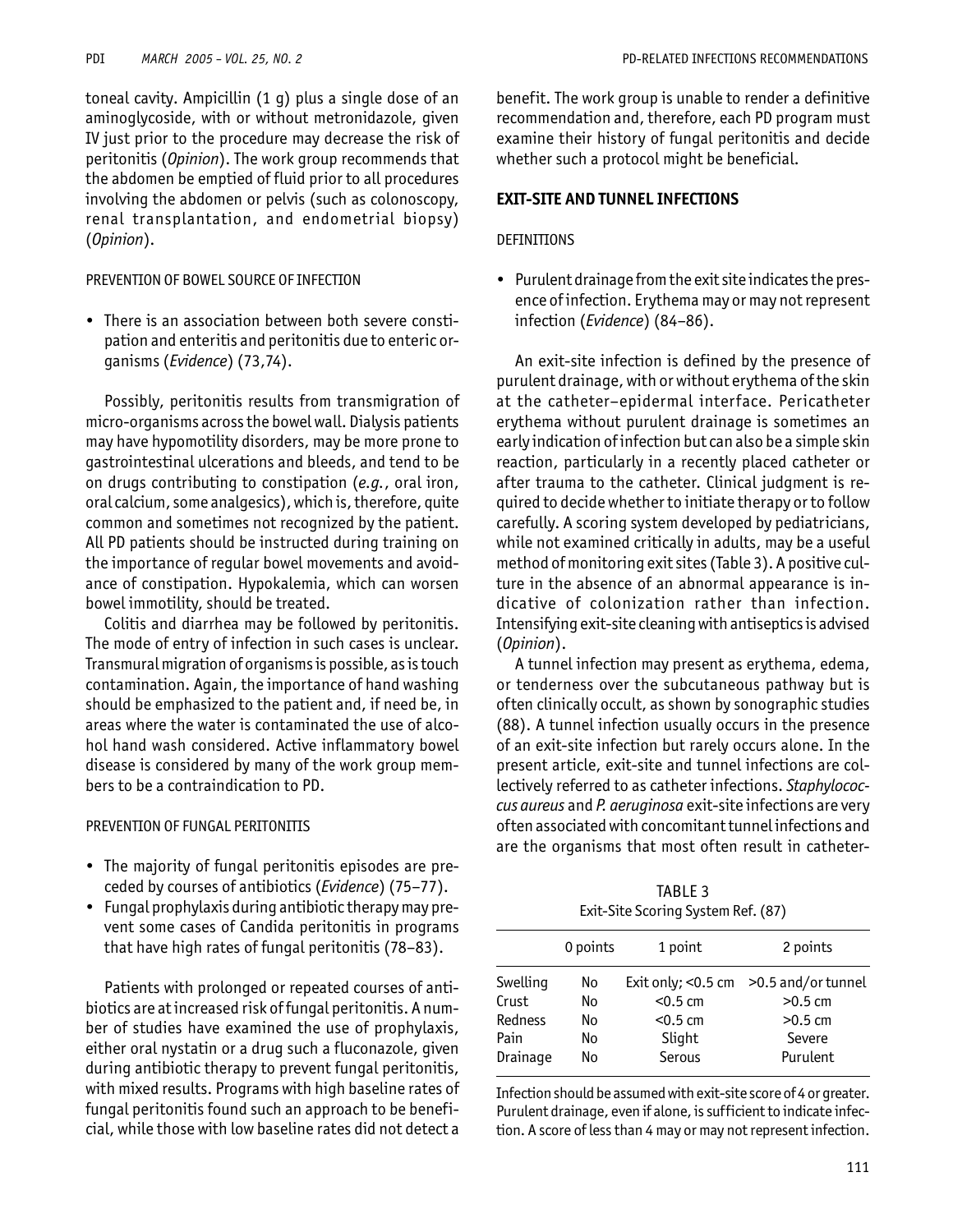infection-related peritonitis; aggressive management is always indicated for these organisms.

#### THERAPY OF EXIT-SITE AND TUNNEL INFECTIONS

- The most serious and common exit-site pathogens are S. aureus and P. aeruginosa, as these organisms frequently lead to peritonitis (*Evidence*). Therefore, such infections must be treated aggressively (7,8,84, 89–94).
- Oral antibiotic therapy is as effective as intraperitoneal (IP) therapy, with the exception of methicillinresistant S. aureus (MRSA) (86).

Exit-site and tunnel infections may be caused by a variety of micro-organisms. Although S. aureus and P. aeruginosa are responsible for the majority of infections, other bacteria (diphtheroids, anaerobic organisms, non-fermenting bacteria, streptococci, Legionella, yeasts, and fungi) can also be involved. Empiric antibiotic therapy may be initiated immediately. Alternatively, the health care team may decide to defer therapy until the results of the exit-site culture can direct the choice of antibiotic. A Gram stain of exit-site drainage can guide initial therapy. Cultures should be taken to the laboratory using appropriate transport materials also allowing anaerobic bacteria to survive. Oral antibiotic therapy has been shown to be as effective as IP antibiotic therapy.

Empiric therapy should always cover S. aureus. If the patient has a history of P. aeruginosa exit-site infections, empiric therapy should be with an antibiotic that will cover this organism (Opinion). In some cases, intensified local care or a local antibiotic cream may be felt to be sufficient in the absence of purulence, tenderness, and edema (Opinion). Especially severe exit-site infections may be treated by hypertonic saline dressings twice daily, as well as oral antibiotic therapy. This procedure involves adding 1 tablespoon of salt to 1 pint (500 mL) of sterile water; this solution is then applied to gauze and wrapped around the catheter exit site for 15 minutes, once or twice daily (Opinion).

Gram-positive organisms are treated with oral penicillinase-resistant penicillin or a first-generation cephalosporin such as cephalexin. Dosing recommendations for frequently used oral antibiotics are shown in Table 4. To prevent unnecessary exposure to vancomycin, and thus emergence of resistant organisms, vancomycin should be avoided in the routine treatment of gram-positive exit-site and tunnel infections, but will be required for MRSA infections. In slowly resolving or particularly severe-appearing S. aureus exit-site infections, rifampin 600 mg daily may be added, although this drug should

PIRAINO et al. MARCH 2005 – VOL. 25, NO. 2 PDI

| TABLE 4                                                  |
|----------------------------------------------------------|
| Oral Antibiotics Used in Exit-Site and Tunnel Infections |

| Amoxicillin                                  | 250–500 mg b.i.d.             |
|----------------------------------------------|-------------------------------|
| Cephalexin                                   | 500 mg b.i.d.                 |
| Ciprofloxacin                                | 250-500 mg b.i.d.             |
| Clarithromycin                               | 250-500 mg b.i.d.             |
| Dicloxacillin                                | 250-500 mg b.i.d.             |
| Fluconazole                                  | 200 mg q.d.                   |
| Flucloxacillin                               | 500 mg b.i.d.                 |
| Flucytosine                                  | 2 q load, then 1 g p.o., q.d. |
| Isoniazid                                    | 300 mg q.d.                   |
| Linezolid                                    | 600 mg b.i.d.                 |
| Metronidazole                                | 400 mg b.i.d. for <50 kg      |
|                                              | 400-500 t.i.d. for >50 kg     |
| Ofloxacin                                    | 400 mg first day,             |
|                                              | then 200 mg $q.d.$            |
| Pyrazinamide                                 | 35 mg/kg q.d. (given as       |
|                                              | b.i.d. or once daily)         |
| Rifampin                                     | 450 mg q.d. for <50 kg        |
|                                              | 600 mg q.d. for >50 kg        |
| Trimethoprim/sulfamethoxazole 80/400 mq q.d. |                               |
|                                              |                               |

b.i.d. = two times per day; q.d. = every day; p.o. = orally; t.i.d. = three times per day.

be held in reserve in areas where tuberculosis is endemic. Rifampin should never be given as monotherapy.

Pseudomonas aeruginosa exit-site infections are particularly difficult to treat and often require prolonged therapy with two antibiotics. Oral quinolones are recommended as the first choice. If quinolones are given concomitantly with sevelamer, multivalent cations such as calcium, oral iron, zinc preparations, sucralfate, magnesium–aluminum antacids, or milk, chelation interactions may occur that reduce quinolone absorption. Administration of the quinolone should, therefore, be separated from these drugs by at least 2 hours (with the quinolone administered first). If resolution of the infection is slow or if there is recurrence, a second anti-pseudomonal drug, such as IP ceftazidime, should be added.

Many organisms can cause exit-site and tunnel infections, including corynebacteria (7,95). Therefore, culture with sensitivity testing is important in determining antibiotic therapy. Close follow-up is necessary to determine the response to therapy and relapse. Unfortunately, both S. aureus and P. aeruginosa catheter infections tend to recur.

Antibiotic therapy must be continued until the exit site appears entirely normal. Two weeks is the minimum length of treatment time (Opinion), and longer may be necessary. If prolonged therapy with appropriate antibiotics fails to resolve the infection, the catheter can be replaced as a single procedure under antibiotic cover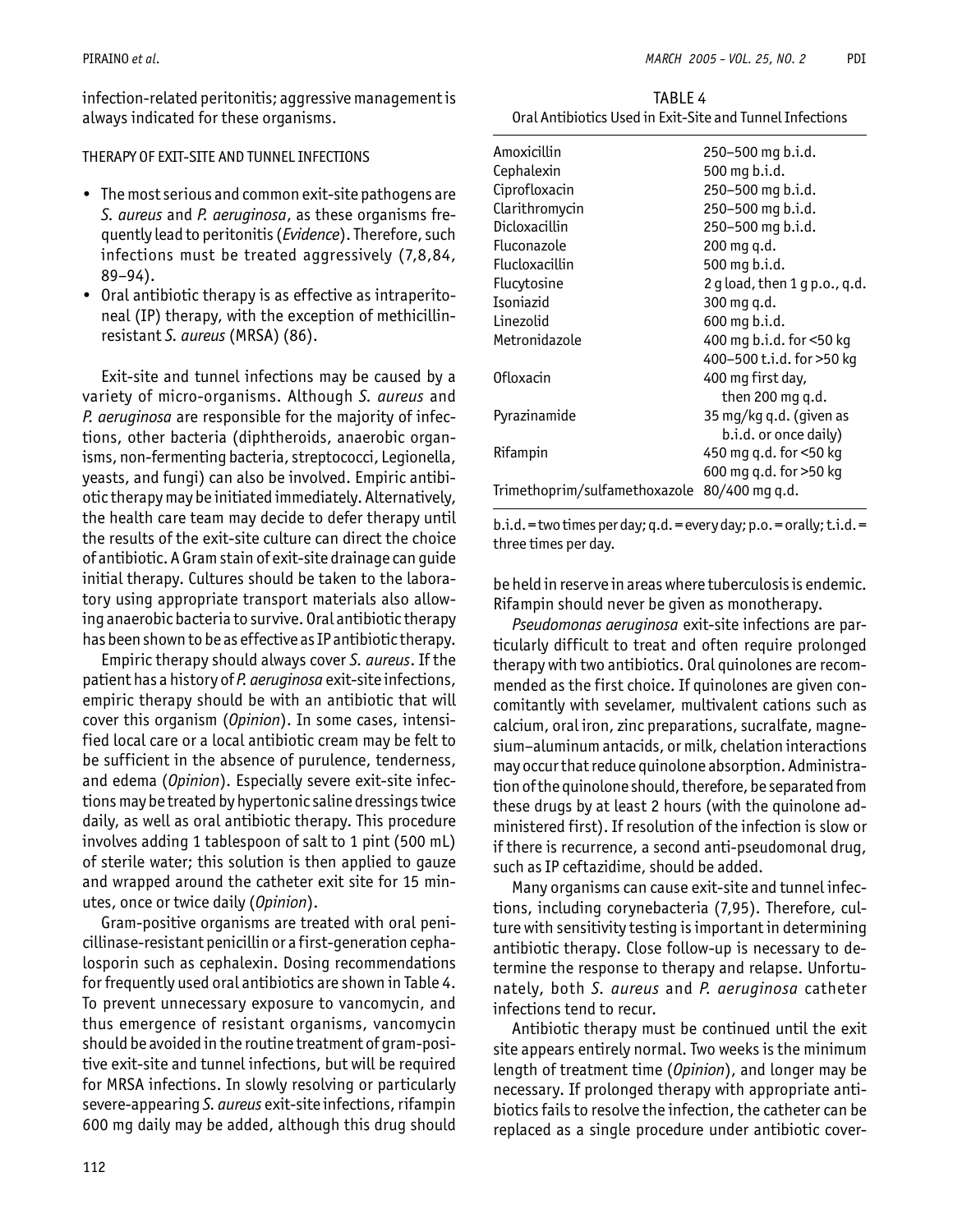age (96–99). Revision of the tunnel may be performed if the inner cuff is not involved, in conjunction with continued antibiotic therapy. This procedure, however, may result in peritonitis, in which case the catheter should be removed. Sonography of the tunnel has been shown to be useful in evaluating the extent of infection along the tunnel and the response to therapy, and may be used to decide on tunnel revision, replacement of the catheter, or continued antibiotic therapy (Opinion) (100). Although there are scant data on the efficacy of exit-site cuff shaving in treating refractory infections, centers familiar with this technique and achieving good results may try cuff shaving before catheter exchange. Antibiotics must be continued during and after cuff shaving.

A patient with an exit-site infection that progresses to peritonitis, or who presents with an exit-site infection in conjunction with peritonitis with the same organism, will usually require catheter removal. Catheter removal should be done promptly rather than submitting the patient to prolonged peritonitis or relapsing peritonitis. The exception is peritonitis due to coagulase-negative staphylococcus (CoNS), which is generally readily treated.

## INITIAL PRESENTATION AND MANAGEMENT OF **PERITONITIS**

CLINICAL PRESENTATION OF PERITONITIS

• Peritoneal dialysis patients presenting with cloudy effluent should be presumed to have peritonitis. This is confirmed by obtaining effluent cell count, differential, and culture (Evidence) (101–105).

Patients with peritonitis usually present with cloudy fluid and abdominal pain. However, peritonitis should always be included in the differential diagnosis of the PD patient with abdominal pain, even if the effluent is clear, as a small percentage of patients present in this fashion. However, in the PD patient with abdominal pain and clear fluid, other causes such as pancreatitis should be investigated as well. Conversely, while patients with peritonitis most often have severe pain, some episodes are associated with mild or even no pain. The degree of pain is somewhat organism specific (e.g., generally less with CoNS and greater with streptococcus, gram-negative rods, S. *aureus*) and can help quide the clinician regarding the decision to admit or treat as an outpatient. Patients with minimal pain can often be treated on an outpatient basis with IP therapy and oral pain medication. Those requiring IV narcotics always require admission for management.

Cloudy effluent will almost always represent infectious peritonitis but there are other causes (106). The differential diagnosis is shown in Table 5. Case reports of sterile peritonitis associated with icodextrin-based dialysis solutions have been reported from Europe (107). Randomized trials comparing icodextrin to glucose-based dialysis solution show similar peritonitis risk with the two solutions (108–110).

The abdomen should be drained and the effluent carefully inspected and sent for cell count with differential, Gram stain, and culture. An effluent cell count with white blood cells (WBC) more than  $100/\mu$ L, with at least 50% polymorphonuclear neutrophil cells, indicates the presence of inflammation, with peritonitis being the most likely cause. To prevent delay in treatment, antibiotic therapy should be initiated as soon as cloudy effluent is seen, without waiting for confirmation of the cell count from the laboratory. Patients with extremely cloudy effluent may benefit from the addition of heparin, 500 units/L, to the dialysate to prevent occlusion of the catheter by fibrin. Heparin is also usually added in cases of hemoperitoneum (Opinion). An experienced observer can differentiate hemoperitoneum from cloudy effluent due to peritonitis. If there is a question, a cell count with differential should be performed.

The number of cells in the effluent will depend in part on the length of the dwell. For patients on APD who present during their nighttime treatment, the dwell time is much shorter than with CAPD; in this case, the clinician should use the percentage of polymorphonuclear cells rather than the absolute number of white cells to diagnose peritonitis. The normal peritoneum has very few polymorphonuclear cells; therefore, a proportion above 50% is strong evidence of peritonitis, even if the absolute white cell count does not reach  $100/\mu$ L. Patients on APD with a day dwell who present during the day generally have cell counts similar to those of CAPD patients and are not difficult to interpret. However, APD patients without a daytime exchange who present with abdominal pain may have no fluid to withdraw. In this case, 1 L of dialysate

> TABLE 5 Differential Diagnosis of Cloudy Effluent

Culture-positive infectious peritonitis Infectious peritonitis with sterile cultures Chemical peritonitis Eosinophilia of the effluent Hemoperitoneum Malignancy (rare) Chylous effluent (rare) Specimen taken from "dry" abdomen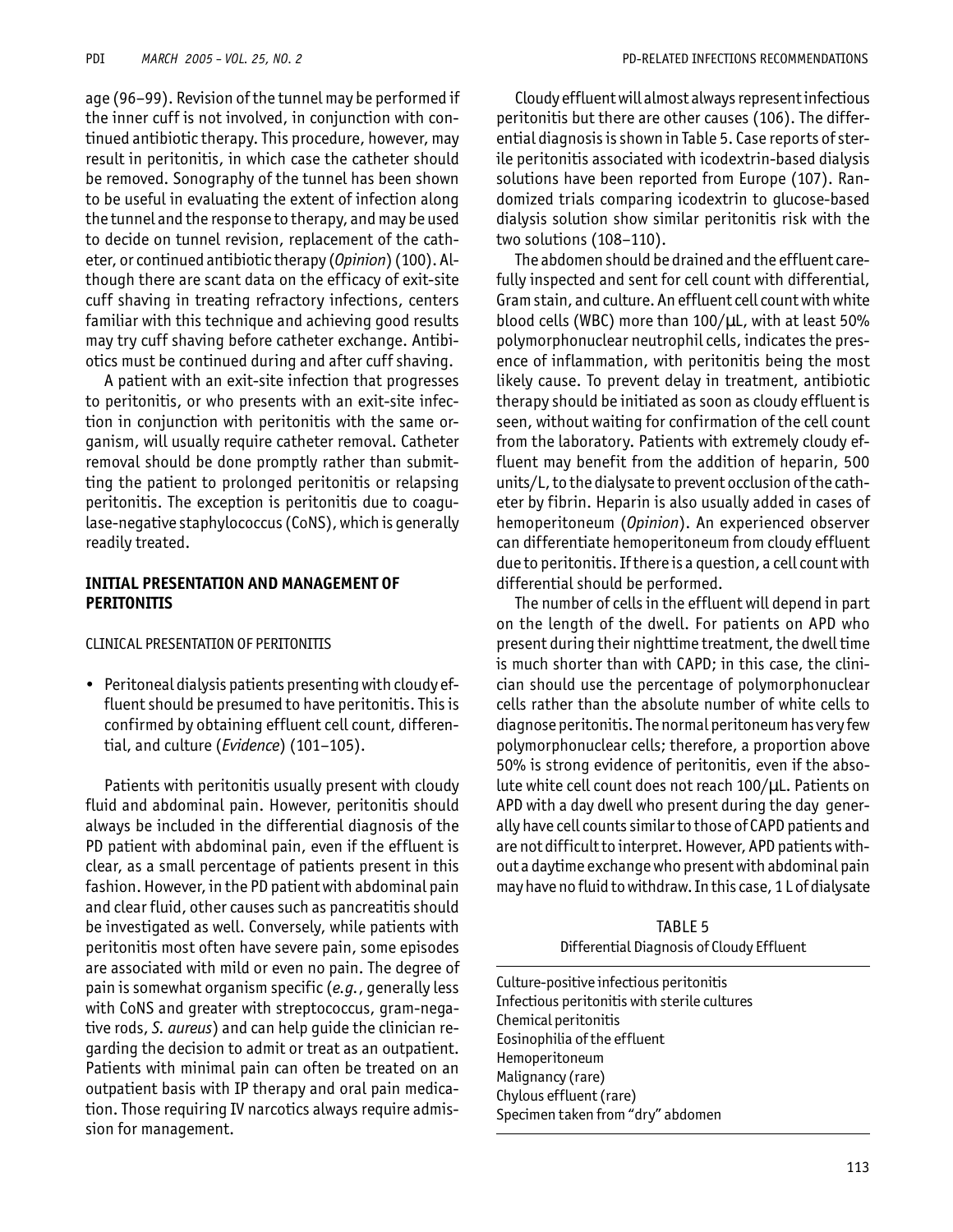should be infused and permitted to dwell a minimum of 1 to 2 hours, and then drained and examined for turbidity and sent for cell count and differential and culture. The differential (with a shortened dwell time) may be more useful than the absolute WBC count. In equivocal cases, or in patients with systemic or abdominal symptoms in whom the effluent appears clear, a second exchange is performed with a dwell time of at least 2 hours. Clinical judgment should guide initiation of therapy.

Even though the Gram stain is often negative in the presence of peritonitis, this test should be performed as the Gram stain may indicate the presence of yeast, thus allowing for prompt initiation of antifungal therapy and permitting timely arrangement of catheter removal. With this exception, empiric therapy should not be based on the Gram stain, but should cover the usual pathogens as discussed below.

The patient should always be questioned in a nonthreatening manner about a break in technique and in particular whether contamination occurred recently. Information about recent exit-site infections and the last (if any) episode of peritonitis should be obtained. The patient should also be questioned about the presence of either constipation or diarrhea.

In peritonitis, abdominal tenderness is typically generalized and is often associated with rebound. The physical examination of the patient presenting with peritonitis should always include a careful inspection of the exit site and tunnel of the catheter. Any drainage from the exit site should be cultured, along with the effluent. If the exit site grows the same organism as the effluent (with the exception of CoNS), then it is very likely that the origin of the peritonitis is the catheter.

Although an abdominal film is generally not necessary, if there is any suspicion of a bowel source, an abdominal film should be obtained. The presence of a large amount of free air is suggestive of perforation (although this may be due to inadvertent infusion of air by the patient). Routine peripheral blood cultures are unnecessary since they are usually negative, but they should be obtained if the patient appears septic.

Some PD patients reside in locations that are remote from medical facilities and thus cannot be seen expeditiously after the onset of symptoms. These patients also may not have immediately available microbial and laboratory diagnostic services. Since prompt initiation of therapy for peritonitis is critical, this necessitates reliance on immediate patient reporting of symptoms to the center, and then initiating IP antibiotics in the home setting. Such an approach requires that the patients be trained in this technique and that antibiotics be kept in the home. A delay in treatment of even a few hours is sometimes dangerous. Whenever possible, cultures should be obtained prior to starting antibiotic, either at a local facility or by having the patient keep bloodculture bottles at home for use. Alternatively, the patient may place the cloudy effluent bag in the refrigerator to slow bacterial multiplication and white cell killing until they are able to bring in the sample.

#### SPECIMEN PROCESSING

• Culture-negative peritonitis should not be greater than 20% of episodes. Standard culture technique is the use of blood-culture bottles, but culturing the sediment after centrifuging 50 mL of effluent is ideal for low culture-negative results (Evidence) (111-113).

The correct microbiological culturing of peritoneal effluent is of utmost importance to establish the microorganism responsible. Identification of the organism and subsequent antibiotic sensitivities will not only help guide antibiotic selection but, in addition, the type of organism can indicate the possible source of infection. Centrifugation of 50 mL of peritoneal effluent at 3000g for 15 minutes, followed by resuspension of the sediment in 3 – 5 mL of sterile saline and inoculation of this material both on solid culture media and into a standard bloodculture medium, is the method most likely to identify the causative organisms. With this method, less than 5% will be culture negative. The solid media should be incubated in aerobic, microaerophilic, and anaerobic environments. The Committee considers this the optimum culture technique. Blood-culture bottles can be directly injected with 5 – 10 mL of effluent if equipment for centrifuging large amounts of fluid is not available; this method generally results in a culture-negative rate of 20%. The removal of antibiotics present in the specimen may increase the isolation rate if the patient is already on antibiotics. The speed with which bacteriological diagnosis can be established is very important. Concentration methods not only facilitate correct microbial identification, but also reduce the time necessary for bacteriological cultures. Rapid blood-culture techniques (e.g., BACTEC, Septi-Chek, BacT/Alert; Becton Dickinson) may further speed up isolation and identification and are probably the best approach. The majority of cultures will become positive after the first 24 hours and, in over 75% of cases, diagnosis can be established in less than 3 days.

#### EMPIRIC ANTIBIOTIC SELECTION

• Empiric antibiotics must cover both gram-positive and gram-negative organisms. The Committee recom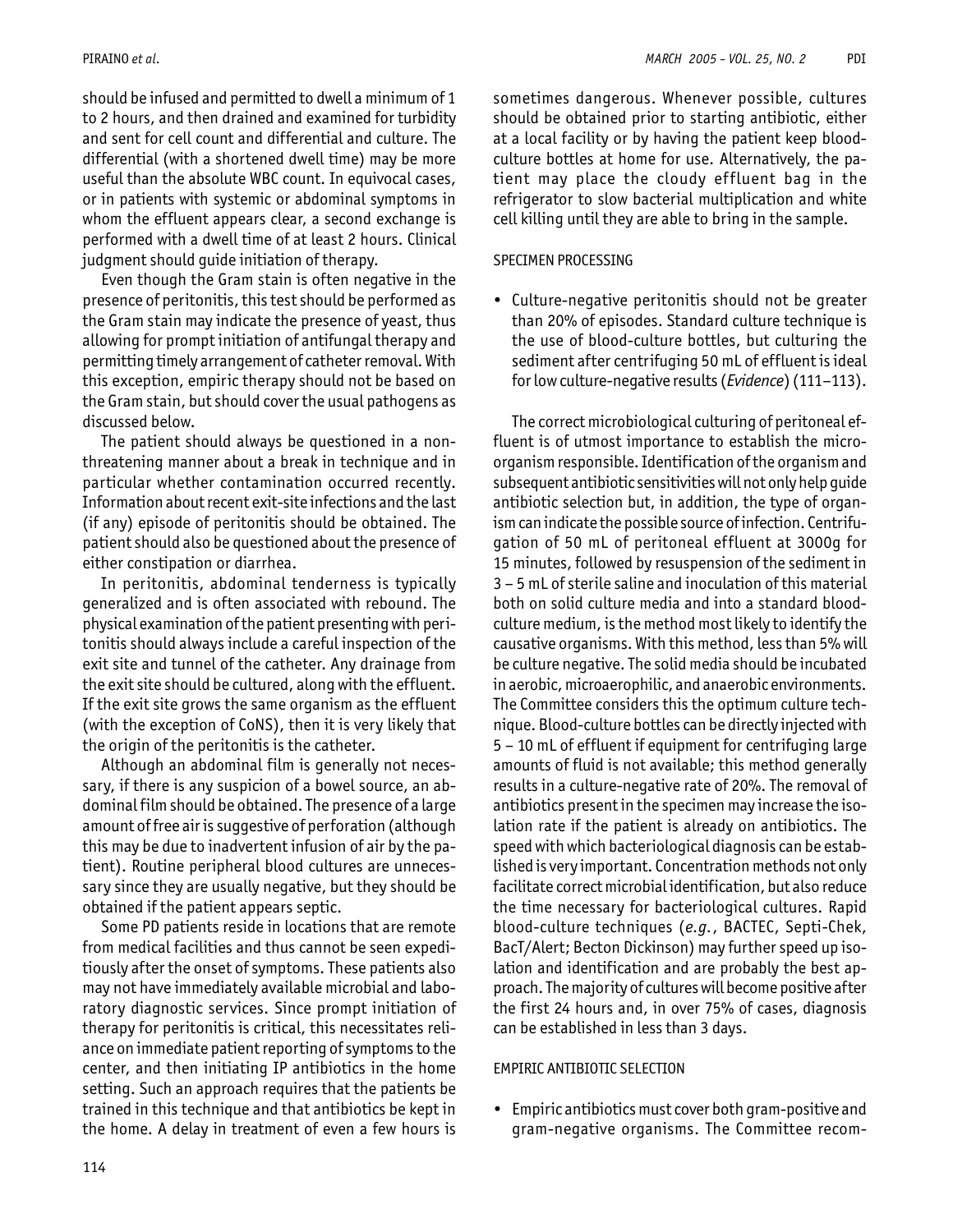mends center-specific selection of empiric therapy, dependent on the history of sensitivities of organisms causing peritonitis (Opinion). Gram-positive organisms may be covered by vancomycin or a cephalosporin, and gram-negative organisms by a third-generation cephalosporin or aminoglycoside (Evidence) (87,114–134).

Therapy is initiated prior to knowledge of the causative organism. The selection of empiric antibiotics must be made in light of both the patient's and the program's history of micro-organisms and sensitivities. It is important that the protocol cover all serious pathogens that are likely to be present. For many programs, a first-generation cephalosporin, such as cefazolin or cephalothin, with a second drug for broader gram-negative coverage (including coverage for Pseudomonas) will prove suitable. This protocol has been shown to have equivalent results to vancomycin plus a second drug for gram-negative coverage (125,135). However, many programs have a high rate of methicillin-resistant organisms and thus should use vancomycin for gram-positive coverage with a second drug for gram-negative coverage (136).

Gram-negative coverage can be provided with an aminoglycoside, ceftazidime, cefepime, or carbapenem. Quinolones should be used for empiric coverage of gramnegative organisms only if local sensitivities support such use. For the cephalosporin-allergic patient, aztreonam is an alternative to ceftazidime or cefepime for gramnegative coverage if aminoglycosides are not used. Antibiotic resistance may develop with empiric use of extended-spectrum cephalosporins and quinolones. Resistance should be monitored, especially for gram-negative organisms such as Pseudomonas species, Escherichia coli, Proteus species, Providencia species, Serratia species, Klebsiella species, and Enterobacter species.

While an extended course of aminoglycoside therapy may increase the risk for both vestibular and ototoxicity, short-term use appears to be safe and inexpensive and provides good gram-negative coverage. Once-daily dosing (40 mg IP in 2 L) is as effective as dosing in each exchange (10 mg/2 L, IP, in 4 exchanges per day) for CAPD peritonitis (137,138). There does not appear to be convincing evidence that short courses of aminoglycosides harm residual renal function (87,139). Repeated or prolonged courses of aminoglycoside therapy are probably not advisable if an alternative approach is possible (Opinion).

Either ceftazidime or cefepime is an appropriate alternative for gram-negative coverage. Cefepime is not broken down by many of the beta-lactamases that are currently produced by gram-negative bacilli worldwide,

so it has better in vitro coverage than ceftazidime. If an aminoglycoside is used for the initial gram-negative coverage, intermittent dosing is strongly encouraged and prolonged courses should be avoided.

Monotherapy is also possible. In a randomized trial, imipenem/cilastatin (500 mg IP with a dwell of 6 hours, followed by IP 100 mg per each 2 L dialysis solution) was as effective in curing peritonitis as was cefazolin plus ceftazidime in CAPD patients (140). Cefepime (2 g IP load with a dwell time of >6 hours, followed by 1 g/day IP for 9 consecutive days) was as effective as vancomycin plus netilmicin in another randomized trial of CAPD-related peritonitis (117).

Quinolones (oral levofloxacin 300 mg daily or oral pefloxacin 400 mg daily) appear to be an acceptable alternative to aminoglycosides for gram-negative coverage (141–143) and do reach adequate levels within the peritoneum, even with cycler PD (144). In another study, oral ofloxacin alone (400 mg followed by 300 mg daily) was equivalent to cephalothin 250 mg/L for all CAPD exchanges, in combination with tobramycin 8 mg/L (145). However, resolution of S. aureus may prove to be slow with use of ciprofloxacin alone and it is not the ideal drug (146).

In the early days of PD, mild cases of peritonitis, such as those caused by S. epidermidis, were treated effectively with oral cephalosporin therapy (147). If the organism is sensitive to first-generation cephalosporin and the patient relatively asymptomatic, then this approach is still possible if for some reason IP or IV antibiotic therapy is not feasible. Oral therapy is not suitable for more severe cases of peritonitis.

#### DRUG DELIVERY AND STABILITY

Vancomycin, aminoglycosides, and cephalosporins can be mixed in the same dialysis solution bag without loss of bioactivity. However, aminoglycosides should not be added to the same exchange with penicillins because of chemical incompatibility. For any antibiotics that are to be admixed, separate syringes must be used for adding the antibiotics; although vancomycin and ceftazidime are compatible when added to dialysis solutions (1 L or higher), they are incompatible if combined in the same syringe or added to an empty dialysate bag for reinfusion into the patient. This approach is not recommended.

Antibiotics should be added using sterile technique (placing povidone iodine on the medication port for 5 minutes prior to insertion of the needle through the port). Dwell time of the exchange must be a minimum of 6 hours.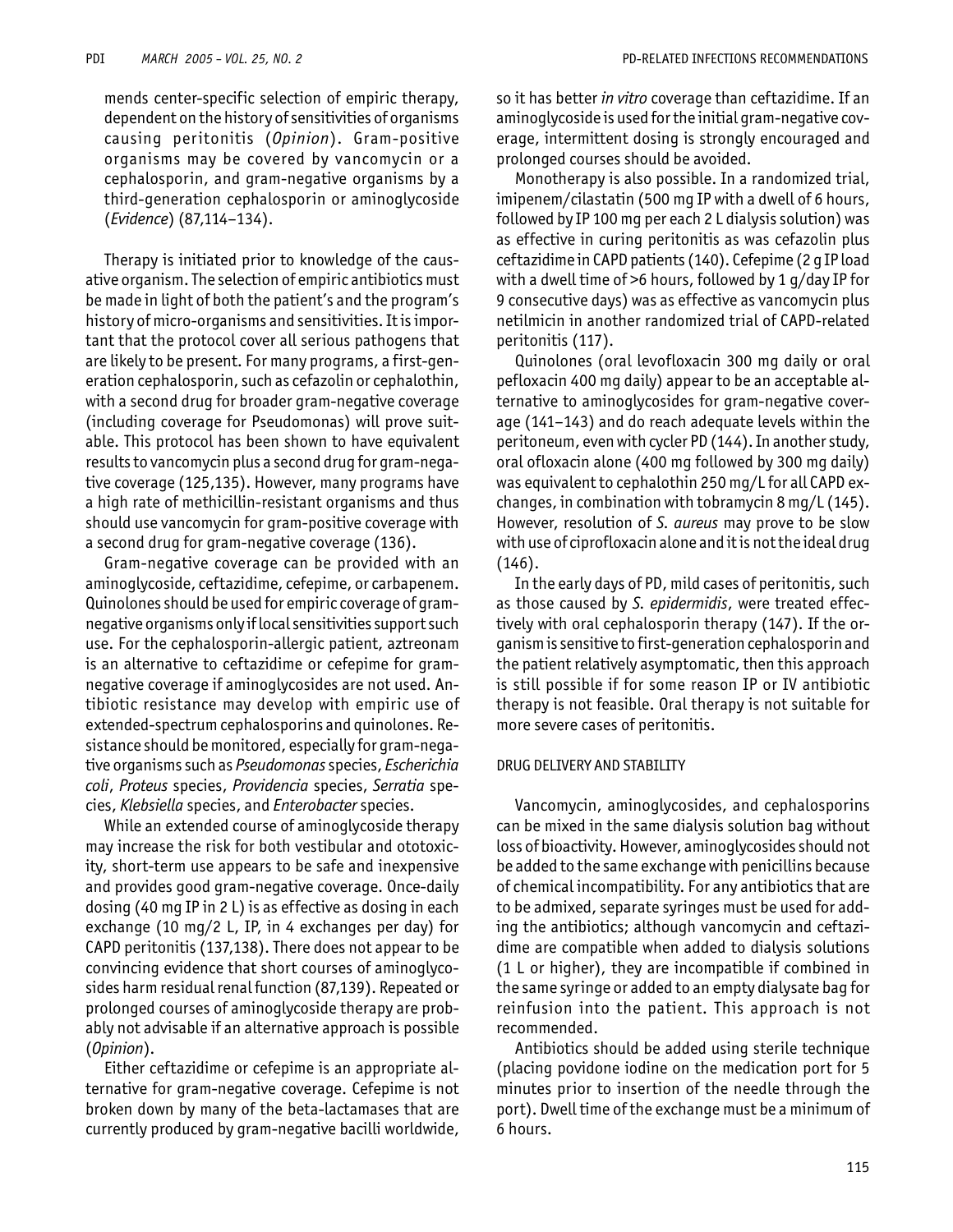Data suggest that some antibiotics are stable for variable times when added to dextrose-containing dialysis solution. Vancomycin (25 mg/L) is stable for 28 days in dialysis solution stored at room temperature, although high ambient temperatures will reduce the duration of stability. Gentamicin (8 mg/L) is stable for 14 days, but the duration of stability is reduced by admixture of heparin. Cefazolin (500 mg/L) is stable for at least 8 days at room temperature or for 14 days if refrigerated; addition of heparin has no adverse influence. Ceftazidime is less stable: concentrations of 125 mg/L are stable for 4 days at room temperature or 7 days refrigerated, and 200 mg/L is stable for 10 days if refrigerated. Cefepime is stable in dialysis solution for 14 days if the solution is refrigerated (148).

These data are derived from duration of stability studies. It is possible that the agents are stable for longer periods, and more research is needed to identify the optimal stability conditions for antibiotic additives to dialysis solutions. Icodextrin-containing dialysis solutions are compatible with vancomycin, cefazolin, ampicillin, cloxacillin, ceftazidime, gentamicin, or amphotericin (149).

## INTERMITTENT OR CONTINUOUS DOSING OF ANTIBIOTICS: SPECIAL CONSIDERATIONS FOR APD PATIENTS

Little is known about intermittent dosing requirements in patients treated with APD. The Committee agrees that IP dosing of antibiotics for peritonitis is preferable to IV dosing in CAPD, since IP dosing results in very high local levels of antibiotics. For example, 20 mg/L IP gentamicin is well above the MIC of sensitive organisms. The equivalent dose of gentamicin given IV would result in much lower IP levels. The IP route has the added advantage that it can be done by the patient at home, after appropriate training, and avoids venipuncture. Monitoring drug levels for aminoglycosides and vancomycin is recommended.

Intraperitoneal antibiotics can be given in each exchange (i.e., continuous dosing) or once daily (intermittent dosing) (150–155). In intermittent dosing, the antibiotic-containing dialysis solution must be allowed to dwell for at least 6 hours to allow adequate absorption of the antibiotic into the systemic circulation. Most antibiotics have significantly enhanced absorption during peritonitis (e.g., IP vancomycin is about 50% absorbed in the absence of peritonitis, but closer to 90% in the presence of peritonitis), which permits subsequent reentry into the peritoneal cavity during subsequent fresh dialysis solution exchanges. Table 6 provides doses for both continuous and intermittent administration for CAPD, where there is information available.

There are insufficient data on whether continuous dosing is more efficacious than intermittent for firstgeneration cephalosporins. A once-daily IP cefazolin dose of 500 mg/L results in acceptable 24-hour levels in the dialysis fluid in CAPD patients (152). An extensive body of evidence exists for the efficacy of intermittent dosing of aminoglycosides and vancomycin in CAPD, but less for APD. Table 7 provides dosing guidelines for APD, where such data exist or sufficient experience can allow a recommendation to be made. A randomized trial in children that included both CAPD and APD patients found that intermittent dosing of vancomycin/teicoplanin is as efficacious as continuous dosing (87). Intraperitoneal vancomycin is well absorbed when given in a long dwell and subsequently crosses again from the blood into the dialysate with fresh exchanges.

Rapid exchanges in APD, however, may lead to inadequate time to achieve IP levels. There are fewer data concerning efficacy of first-generation cephalosporins given intermittently for peritonitis, particularly for the patient on the cycler. For patients given a daytime exchange of a cephalosporin only, the nighttime IP levels are below the MIC of most organisms. This raises a concern that biofilm-associated organisms may survive and result in subsequent relapsing peritonitis. Until a randomized trial with large numbers is done, adding firstgeneration cephalosporin to each exchange would appear to be the safest approach (Opinion).

The Committee agrees that vancomycin can be given intermittently for patients on APD, even though there are few studies. However, the randomized European trial in children showed that intermittent dosing of vancomycin or teicoplanin (and many of the children were on APD) was as effective as continuous dosing. Generally, a dosing interval of every 4 – 5 days will keep serum trough levels above 15 µg/mL but, in view of the variability of losses due to residual renal function and peritoneal permeability, it is best to obtain levels. Intraperitoneal levels of vancomycin after the initial dose will always be lower than serum levels of vancomycin; therefore, the serum levels need to be kept higher than would be otherwise indicated (123). Re-dosing is appropriate once serum vancomycin levels reach 15 µg/mL.

Whether or not patients on a cycler need to convert temporarily to CAPD or to lengthen the dwell time on the cycler is at present unclear. It is not always practical to switch patients from APD to CAPD, especially if the patient is treated as an outpatient, since the patient may not have supplies for CAPD and may not be familiar with the technique. Resetting the cycler in such cases to per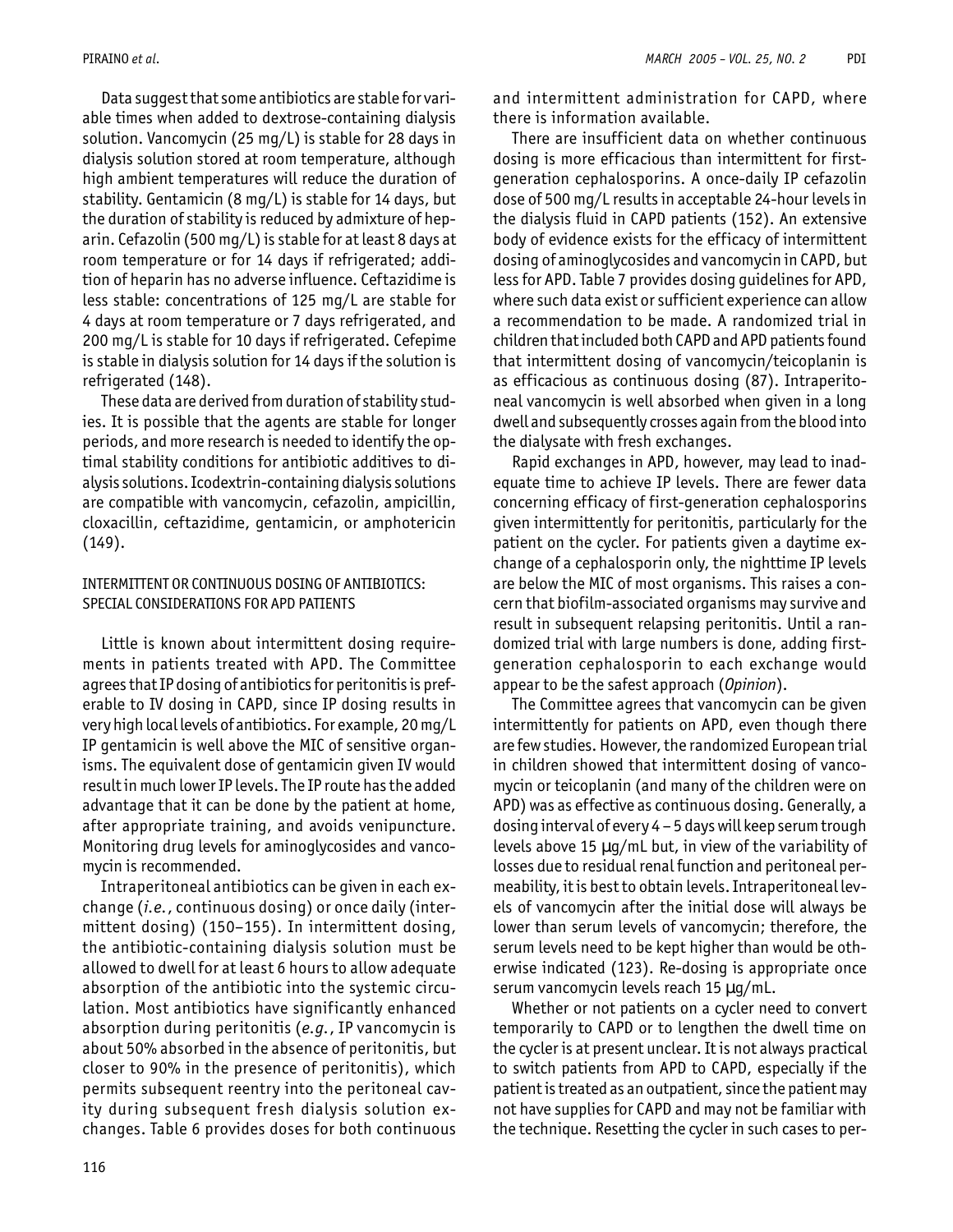TABLE 6

Intraperitoneal Antibiotic Dosing Recommendations for CAPD Patients. Dosing of Drugs with Renal Clearance in Patients with Residual Renal Function (defined as >100 mL/day urine output): Dose Should Be Empirically Increased by 25%

|                           | Intermittent<br>(per exchange, once daily) | Continuous<br>(mg/L, all exchanges) |
|---------------------------|--------------------------------------------|-------------------------------------|
|                           |                                            |                                     |
| Aminoglycosides           |                                            |                                     |
| Amikacin                  | 2 mg/kg                                    | LD 25, MD 12                        |
| Gentamicin                | $0.6$ mg/kg                                | LD 8, MD 4                          |
| Netilmicin                | $0.6$ mg/kg                                | LD 8, MD 4                          |
| Tobramycin                | $0.6$ mg/kg                                | LD 8, MD 4                          |
| Cephalosporins            |                                            |                                     |
| Cefazolin                 | 15 mg/kg                                   | LD 500, MD 125                      |
| Cefepime                  | 1 <sub>q</sub>                             | LD 500, MD 125                      |
| Cephalothin               | $15 \text{ mg/kg}$                         | LD 500, MD 125                      |
| Cephradine                | 15 mg/kg                                   | LD 500, MD 125                      |
| Ceftazidime               | 1000-1500 mg                               | LD 500, MD 125                      |
| Ceftizoxime               | 1000 mg                                    | LD 250, MD 125                      |
| Penicillins               |                                            |                                     |
| Azlocillin                | <b>ND</b>                                  | LD 500, MD 250                      |
| Ampicillin                | <b>ND</b>                                  | MD 125                              |
| <b>Oxacillin</b>          | <b>ND</b>                                  | MD 125                              |
| Nafcillin                 | <b>ND</b>                                  | MD 125                              |
| Amoxicillin               | <b>ND</b>                                  | LD 250-500, MD 50                   |
| Penicillin G              | <b>ND</b>                                  | LD 50000 units, MD 25000 units      |
| Quinolones                |                                            |                                     |
| Ciprofloxacin             | <b>ND</b>                                  | LD 50, MD 25                        |
| <b>Others</b>             |                                            |                                     |
| Vancomycin                | 15-30 mg/kg every 5-7 days                 | LD 1000, MD 25                      |
| Aztreonam                 | <b>ND</b>                                  | LD 1000, MD 250                     |
| Antifungals               |                                            |                                     |
| Amphotericin              | <b>NA</b>                                  | 1.5                                 |
| Combinations              |                                            |                                     |
| Ampicillin/sulbactam      | 2 g every 12 hours                         | LD 1000, MD 100                     |
| Imipenem/cilistatin       | 1 q b.i.d.                                 | LD 500, MD 200                      |
| Quinupristin/dalfopristin | 25 mg/L in alternate bags <sup>a</sup>     |                                     |
|                           |                                            |                                     |

ND = no data; b.i.d. = two times per day; NA = not applicable; LD = loading dose, in mg; MD = maintenance dose, in mg. <sup>a</sup> Given in conjunction with 500 mg intravenous twice daily.

| the miller boshing of Americans in Automateu Ferrestical bialysis |                                                                                                                               |  |  |  |
|-------------------------------------------------------------------|-------------------------------------------------------------------------------------------------------------------------------|--|--|--|
| Drug                                                              | IP dose                                                                                                                       |  |  |  |
| Vancomycin                                                        | Loading dose 30 mg/kg IP in long dwell, repeat dosing 15 mg/kg IP in long dwell every 3-5 days, following levels<br>(Opinion) |  |  |  |
| Cefazolin                                                         | 20 mg/kg IP every day, in long day dwell [Ref. (153)]                                                                         |  |  |  |
| Tobramycin                                                        | Loading dose 1.5 mg/kg IP in long dwell, then 0.5 mg/kg IP each day in long day dwell [Ref. (153)]                            |  |  |  |
| Fluconazole                                                       | 200 mg IP in one exchange per day every 24-48 hours                                                                           |  |  |  |
| Cefepime                                                          | 1 q IP in one exchange per day ( <i>Evidence</i> from unpublished data)                                                       |  |  |  |

TABLE 7 Intermittent Dosing of Antibiotics in Automated Peritoneal Dialysis

IP = intraperitoneal.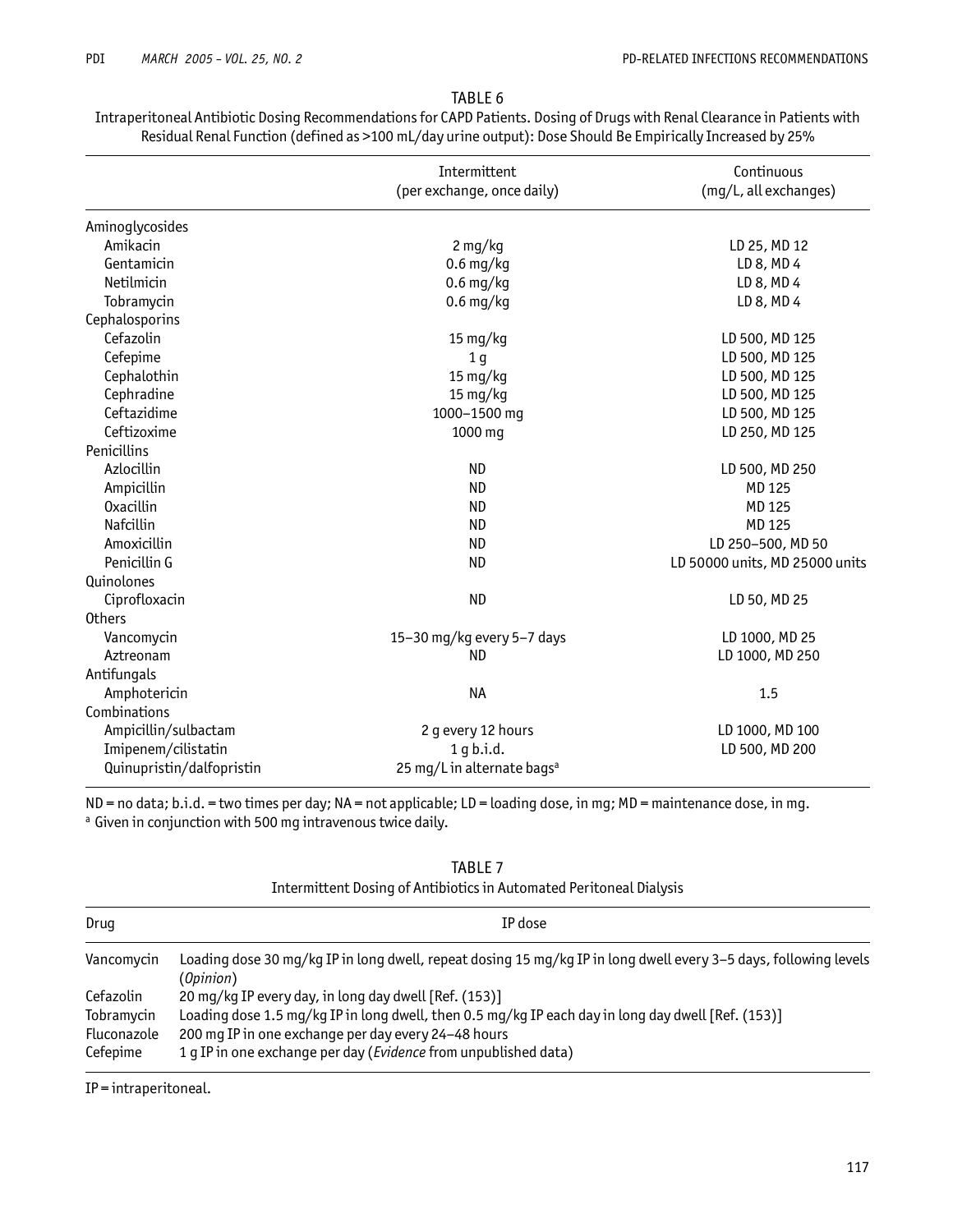mit a longer exchange time is an alternative approach, which, however, has not been well studied. Further research is needed in this area.

## SUBSEQUENT MANAGEMENT OF PERITONITIS

• Once culture results and sensitivities are known, antibiotic therapy should be adjusted as appropriate. Antibiotic dosing for anuric CAPD patients — defined as daily urine output of less than  $100$  mL  $-$  is shown in Table 6. For patients with residual renal function, the dose should be increased by 25% for those antibiotics that have renal excretion (Evidence and Opinion). Patients who are high transporters and those with high dialysate clearances may have a more rapid removal of some antibiotics. Adjustments in dosing for such patients are not yet known, but the clinician should err on the side of higher dosing.

Few data exist that provide dosing recommendations for patients treated with APD. Extrapolation of data from CAPD to APD may result in significant underdosing of APD patients for two reasons. First, intermittent administration to any exchange other than a prolonged daytime exchange would prevent an adequate proportion of the dose from being absorbed into the systemic circulation, but this problem can be avoided by ensuring a minimum of 6-hours' dwell during the daytime. Second, data exist suggesting that APD may result in higher peritoneal clearances of antibiotics than is the case in CAPD. This would result in reduced dialysate concentrations, reduced serum concentrations, and the possibility of prolonged intervals during a 24-hour period when dialysate concentrations are less than the MIC for susceptible organisms. Table 7 lists the most commonly used antibiotics that have been studied in APD and provides dosing recommendations.

Within 48 hours of initiating therapy, most patients with PD-related peritonitis will show considerable clinical improvement. The effluent should be visually inspected daily to determine if clearing is occurring. If there is no improvement after 48 hours, cell counts and repeat cultures should be done. Antibiotic removal techniques may be used by the laboratory on the effluent in an attempt to maximize culture yield.

## REFRACTORY PERITONITIS

• Refractory peritonitis, defined as failure to respond to appropriate antibiotics within 5 days, should be managed by removal of the catheter to protect the peritoneal membrane for future use (Evidence) (3,156,157).

Refractory peritonitis is the term used for peritonitis treated with appropriate antibiotics without resolution after 5 days (see Table 8 for terminology). Catheter removal is indicated to prevent morbidity and mortality due to refractory peritonitis and to preserve the peritoneum for future PD (Table 9). If the organism is the same as that of the preceding episode, strong consideration should be given to replacing the catheter. The primary goal in managing peritonitis should always be the optimal treatment of the patient and protection of the peritoneum, and not saving the catheter. Prolonged attempts to treat refractory peritonitis are associated with extended hospital stay, peritoneal membrane damage, and, in some cases, death. Death related to peritonitis, defined as death of a patient with active peritonitis, or admitted with peritonitis, or within 2 weeks of a peritonitis episode, should be a very infrequent event. The risk of death is highest with peritonitis due to gram-negative bacilli and fungus.

#### COAGULASE-NEGATIVE STAPHYLOCOCCUS

• Coagulase-negative staphylococcus peritonitis, including S. epidermidis, is due primarily to touch contamination, is generally a mild form of peritonitis, responds readily to antibiotic therapy, but can sometimes lead to relapsing peritonitis due to biofilm involvement. In such circumstances catheter replacement is advised (Evidence) (99,158–160).

Coagulase-negative staphylococcus, especially S. epidermidis, is still a very common organism in many programs, usually denotes touch contamination, generally responds well to antibiotic therapy, and is seldom related to a catheter infection. Most patients with S. epidermidis peritonitis have mild pain and can often be managed as an outpatient. In some programs, there is a very high rate of methicillin resistance (>50%), and, therefore, these programs may wish to use vancomycin as empiric therapy. The PD program should inquire of the laboratory the definition of "resistance" based on MIC levels. Methicillin resistance indicates that the organism is considered to be resistant to all betalactam-related antibiotics, including penicillins, cephalosporins, and carbapenems. Every effort should be made to avoid inadequate levels that may lead to relapsing peritonitis. The Committee feels the existing data is inadequate to recommend intermittent dosing of first-generation cephalosporins and, until more data are available, continuous dosing may be preferable. Ideally, repeated cell counts and cultures of the effluent should guide the therapy, but 2 weeks of therapy is gen-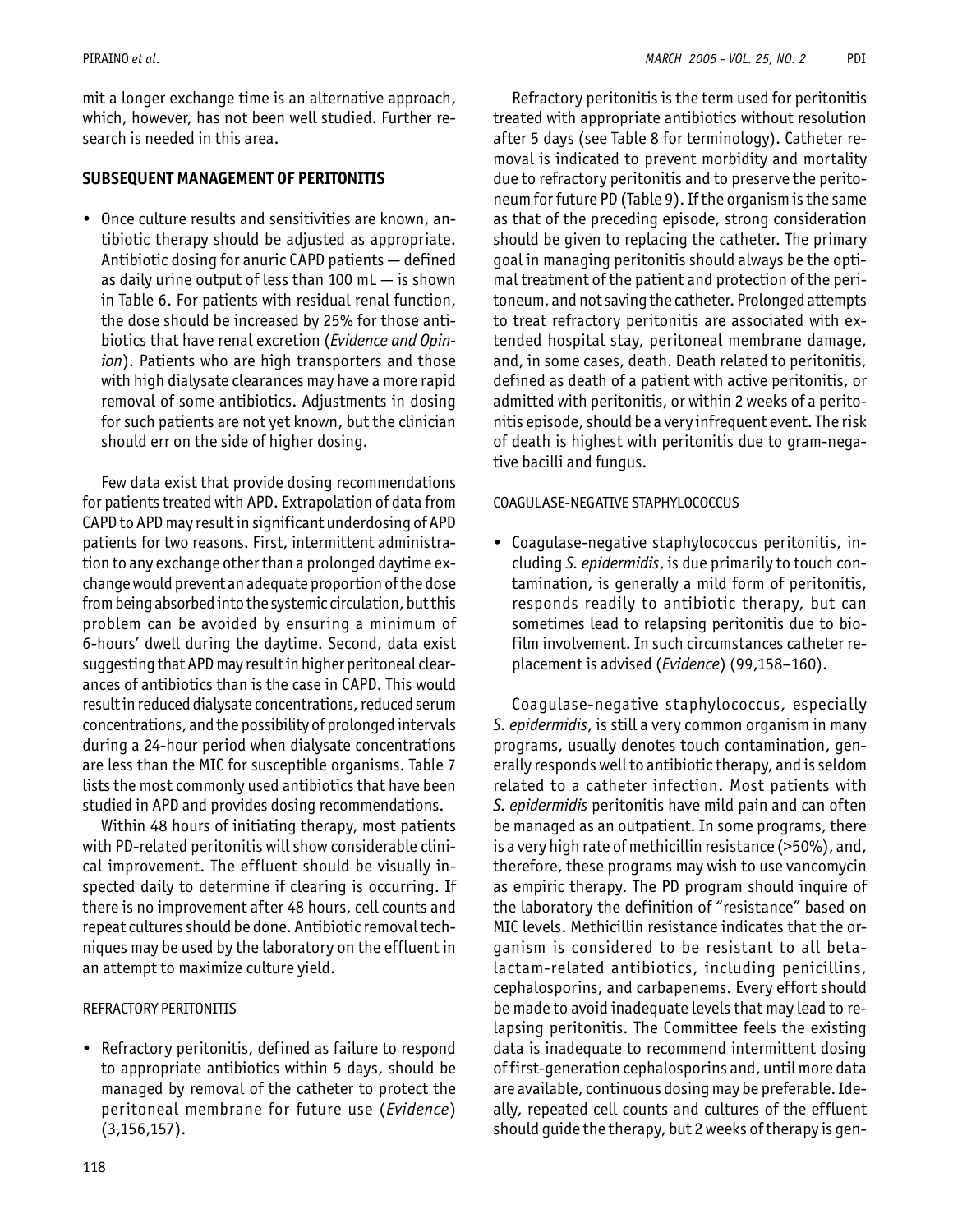| Recurrent                    | An episode that occurs within 4 weeks of completion of therapy of a prior episode but with a differ-<br>ent organism               |
|------------------------------|------------------------------------------------------------------------------------------------------------------------------------|
| Relapsing                    | An episode that occurs within 4 weeks of completion of therapy of a prior episode with the same<br>organism or one sterile episode |
| Repeat                       | An episode that occurs more than 4 weeks after completion of therapy of a prior episode with the<br>same organism                  |
| Refractory                   | Failure of the effluent to clear after 5 days of appropriate antibiotics                                                           |
| Catheter-related peritonitis | Peritonitis in conjunction with an exit-site or tunnel infection with the same organism or one site<br>sterile                     |

| TABLE 8                     |  |
|-----------------------------|--|
| Terminology for Peritonitis |  |

#### TABLE 9 Indications for Catheter Removal for Peritoneal Dialysis-Related Infections

| Refractory peritonitis                    |  |
|-------------------------------------------|--|
| Relapsing peritonitis                     |  |
| Refractory exit-site and tunnel infection |  |
| Fungal peritonitis                        |  |
|                                           |  |

Consider catheter removal if not responding to therapy Mycobacterial peritonitis Multiple enteric organisms

erally sufficient. The patient's technique should be reviewed to prevent recurrence.

Relapsing S. epidermidis peritonitis suggests colonization of the intra-abdominal portion of the catheter with biofilm and is best treated with replacement of the catheter. This can be done under antibiotic coverage as a single procedure, once the effluent clears with antibiotic therapy. Often, hemodialysis can be avoided by using either supine PD or low volumes for a short period of time.

## STREPTOCOCCUS AND ENTEROCOCCUS

- Streptococcal and enterococcal peritonitis tend to be severe and are best treated with IP ampicillin (Opinion) (161).
- Vancomycin-resistant *Enterococcus faecium* (VREF) has been reported but remains uncommon in PD patients; limited data are available on proper management  $(162-165)$ .

Streptococcal and enterococcal peritonitis generally cause severe pain. Ampicillin 125 mg/L in each exchange is the preferred antibiotic (Evidence). An aminoglycoside (given once daily IP as 20 mg/L) may be added for synergy for enterococcal peritonitis. Addition of gentamicin is potentially useful only if there is no laboratory evidence of high-level resistance to the antibiotic. Since enterococci are frequently derived from the gastrointestinal tract, intra-abdominal pathology must be considered, but touch contamination as a source is also possible. Therefore, the patient's technique should be reviewed. Peritonitis with enterococci or streptococci may also derive from infection of the exit site and tunnel, which should be carefully inspected.

Vancomycin-resistant enterococcus (VRE) has been reported and is seen most often in conjunction with recent hospitalization and prior antibiotic therapy. If VRE are ampicillin susceptible, ampicillin remains the drug of choice for enterococcal peritonitis. Linezolid or quinupristin/dalfopristin should be used to treat VRE peritonitis (Opinion). Quinupristin/dalfopristin is not active against E. faecalis isolates. Bone marrow suppression usually occurs after 10 – 14 days of linezolid therapy, and more prolonged therapy can also result in neurotoxicity. It is unclear if the catheter must be removed for VREF peritonitis, but certainly if the peritonitis does not resolve readily, this should be done.

## STAPHYLOCOCCUS AUREUS

• Staphylococcus aureus causes severe peritonitis; although it may be due to touch contamination, it is often due to catheter infection. Catheter-related peritonitis is unlikely to respond to antibiotic therapy without catheter removal (*Evidence*) (5,45,89).

If the organism is S. aureus, very careful attention must be paid to the exit site and tunnel of the catheter, as the mode of entrance of this organism is often via the catheter, although touch contamination is another source. If the episode occurs in conjunction with an exitsite infection with the same organism, then often the infection will prove to be refractory and the catheter must be removed. After a rest period off PD (generally a minimum of 2 weeks; Opinion), PD can be tried again.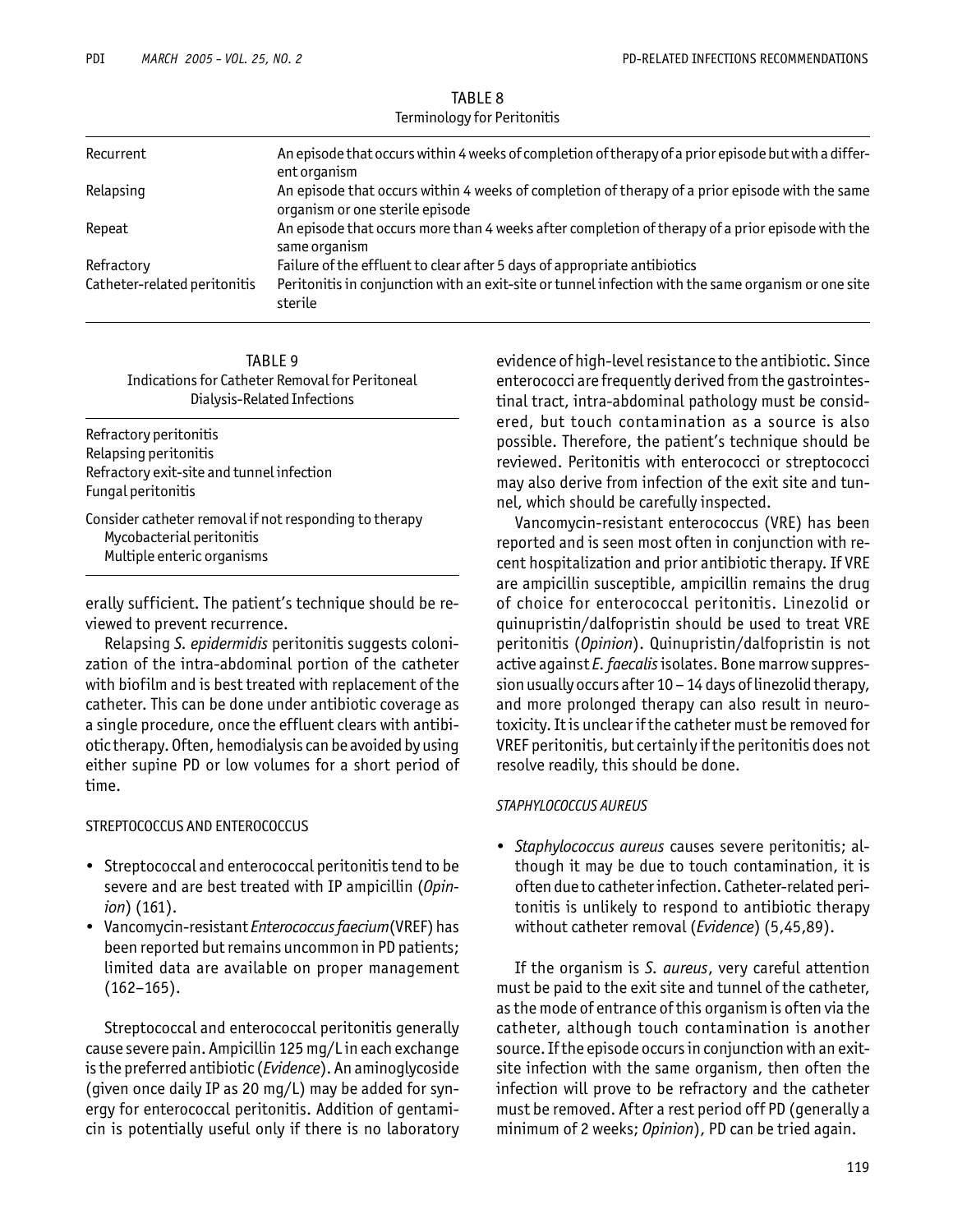If the strain of S. *aureus* cultured is methicillin resistant, then the patient must be treated with vancomycin. Such infections are more difficult to resolve. Rifampin 600 mg/day orally (in single or split dose) can be added to the IP antibiotics, but therapy with this adjunctive antibiotic should be limited to 1 week, as resistance often develops with longer courses. In areas where tuberculosis is endemic, use of rifampin to treat S. aureus probably should be avoided to preserve this drug for treatment of tuberculosis.

Vancomycin may be administered as 15 – 30 mg/kg body weight IP, with a maximum dose of 2 – 3 g. A typical protocol for a patient 50 – 60 kg is vancomycin IP 1 g every 5 days (Opinion). Ideally, the timing of repetitive dosing should be based on trough levels and is likely to be every 3 - 5 days (*Evidence and Opinion*). Dosing interval is dependent on residual renal function and patients should receive another dose once trough serum levels reach 15 µg/mL. Teicoplanin, where available, can be used in a dose of 15 mg/kg body weight every 5 –7 days (Opinion). Data from children suggest that this approach is successful for both CAPD and APD. Treatment should be for 3 weeks.

Unfortunately, the first infection with vancomycinresistant S. aureus has been reported in a dialysis patient. Prolonged therapy with vancomycin is thought to predispose to such infections and should be avoided whenever possible. If vancomycin-resistant S. aureus peritonitis develops, linezolid, daptomycin, or quinupristin/dalfopristin must be used.

## CULTURE-NEGATIVE PERITONITIS

• If a program has a rate of culture-negative peritonitis greater than 20%, then the culture methods should be reviewed and improved (Opinion) (166).

Cultures may be negative for a variety of technical or clinical reasons. The patient should always be queried on presentation about use of antibiotics for any reason, as this is a known cause of culture-negative peritonitis. If there is no growth by 3 days, repeat cell count with differential should be obtained. If the repeat cell count indicates that the infection has not resolved, special culture techniques should be used for the isolation of potential unusual causes of peritonitis, including lipiddependent yeast, mycobacteria, Legionella, slow growing bacteria, Campylobacter, fungi, Ureaplasma, Mycoplasma, and enteroviruses. This will require coordination with the microbiology laboratory.

If the patient is improving clinically, the initial therapy can be continued, although the Committee would advise against continuing aminoglycoside therapy for culturenegative peritonitis, as this is generally not necessary. Duration of therapy should be 2 weeks if the effluent clears rapidly. If, on the other hand, improvement is inadequate by 5 days, catheter removal should be strongly considered.

## PSEUDOMONAS AERUGINOSA PERITONITIS

• Pseudomonas aeruginosa peritonitis, similar to S. aureus peritonitis, is often related to a catheter infection and in such cases catheter removal will be required. Two antibiotics should always be used to treat P. aeruginosa peritonitis (Evidence) (91,167).

Pseudomonas aeruginosa peritonitis is generally severe and often associated with infection of the catheter. If catheter infection is present or has preceded peritonitis, catheter removal is necessary. Antibiotics must be continued while the patient is on hemodialysis for 2 weeks.

Occasionally, P. aeruginosa peritonitis occurs in the absence of a catheter infection. In this case, two antibiotics with differing mechanisms of activity against pseudomonades may be necessary for cure. An oral quinolone can be given as one of the antibiotics for P. aeruginosa peritonitis. Alternative drugs include ceftazidime, cefepime, tobramycin, or piperacillin. Should piperacillin be preferred, its dose is 4 g every 12 hours IV in adults. Piperacillin cannot be added to the dialysis solution in conjunction with aminoglycosides.

Every effort to avoid P. aeruginosa peritonitis should be made by replacing the catheter for recurrent, relapsing, or refractory exit-site infections with P. aeruginosa, prior to the development of peritonitis. In such cases, the catheter can be replaced as a single procedure; whereas, if peritonitis develops, the catheter must be removed and the patient taken off PD for a period of time. In many such cases, permanent peritoneal membrane damage may have occurred.

## OTHER SINGLE GRAM-NEGATIVE MICRO-ORGANISMS CULTURED

• Single-organism gram-negative peritonitis may be due to touch contamination, exit-site infection, or transmural migration from constipation or colitis (Evidence) (6,168–172).

If a single gram-negative organism, such as E. coli, Klebsiella, or Proteus, is isolated, the antibiotic to be used can be chosen based on sensitivities, safety, and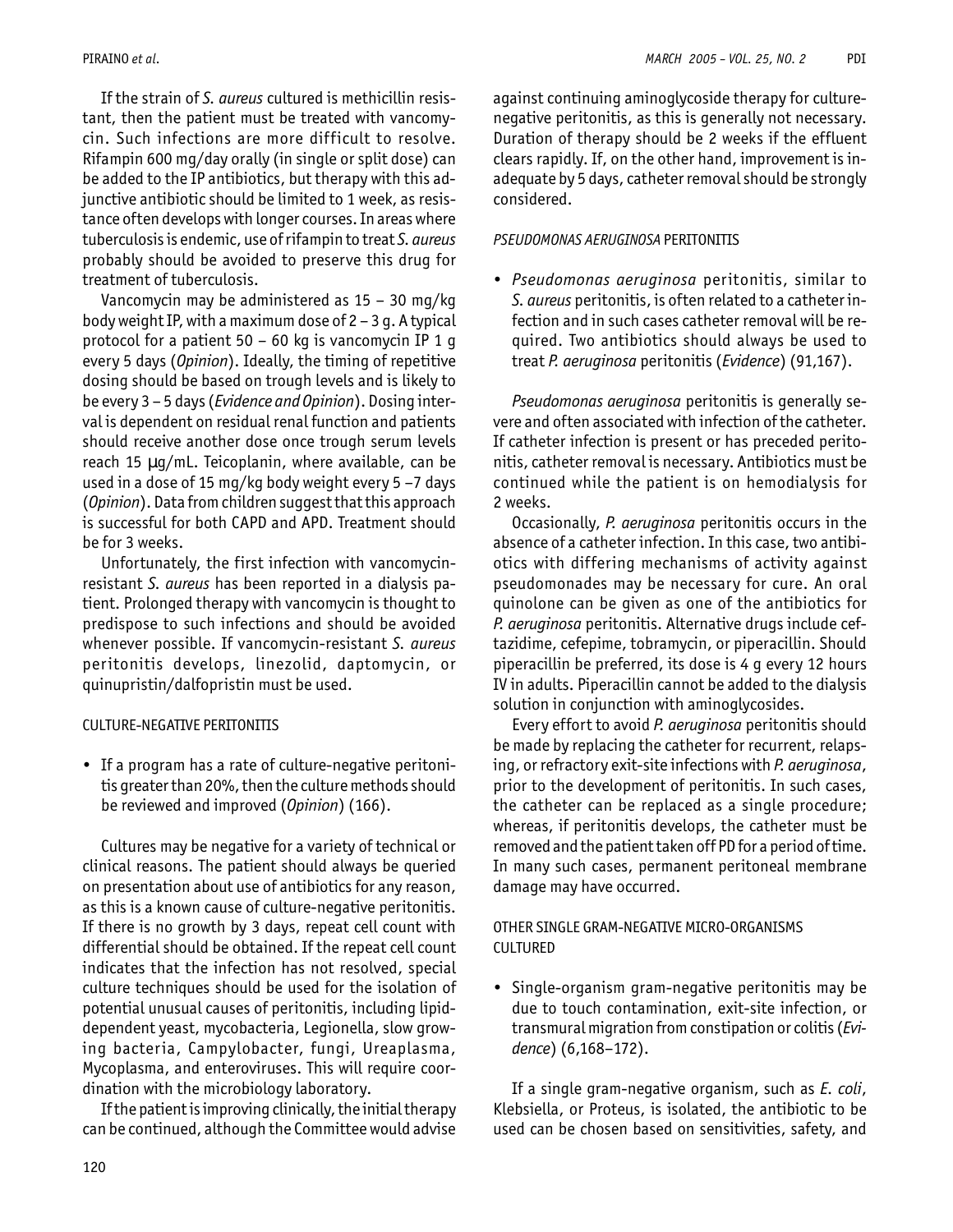convenience. A cephalosporin, ceftazidime, or cefepime may be indicated based on *in vitro* sensitivity testing. Unfortunately, organisms in the biofilm state may be considerably less sensitive than the laboratory indicates (170), which may account for the high proportion of treatment failures, even when the organism appears to be sensitive to the antibiotic used (171). Outcomes of these infections are worse than gram-positive outcomes and are more often associated with catheter loss and death. Single-organism gram-negative peritonitis may be due to touch contamination, exit-site infection, or possibly a bowel source, such as constipation, colitis, or transmural migration. Often the etiology is unclear.

The isolation of a Stenotrophomonas organism, while infrequent, requires special attention since it displays sensitivity only to a few antimicrobial agents (168,173). Infection with this organism is generally not as severe as with Pseudomonas and is usually not associated with an exit-site infection. Therapy for Stenotrophomonas peritonitis is recommended for 3 – 4 weeks if the patient is clinically improving. Treatment with two drugs (chosen based on the sensitivities) is recommended.

## POLYMICROBIAL PERITONITIS

- If multiple enteric organisms are grown, particularly in association with anaerobic bacteria, the risk of death is increased and a surgical evaluation should be obtained (Evidence) (174–177).
- Peritonitis due to multiple gram-positive organisms will generally respond to antibiotic therapy (*Evidence*) (4,66,178–180).

In cases of multiple enteric organisms, there is a possibility of intra-abdominal pathology such as gangrenous cholecystitis, ischemic bowel, appendicitis, or diverticular disease. In this setting where the intestines are felt to be the source, the therapy of choice is metronidazole in combination with ampicillin and ceftazidime or an aminoglycoside in the recommended doses. The catheter may need to be removed, particularly if laparotomy indicates intra-abdominal pathology, and, in that case, antibiotics should be continued via the IV route. Antibiotics can be tried, however, and in some cases the catheter may not need to be removed. Computed tomographic (CT) scan may help identify intra-abdominal pathology, but a normal CT scan does not eliminate the possibility of intra-abdominal pathology as a source.

Polymicrobial peritonitis due to multiple gram-positive organisms, more common than that due to enteric organisms, has a much better prognosis. The source is most likely contamination or catheter infection; the patient's technique should be reviewed and the exit site carefully examined. Polymicrobial peritonitis due to contamination generally resolves with antibiotics without catheter removal, unless the catheter is the source of the infection.

## FUNGAL PERITONITIS

• Catheter removal is indicated immediately after fungi are identified by microscopy or culture (Evidence) (75–77).

Prolonged treatment with antifungal agents to determine response and to attempt clearance is not encouraged. Fungal peritonitis is serious, leading to death of the patient in approximately 25% or more of episodes. Some evidence suggests that prompt catheter removal poses a lesser risk of death. Initial therapy may be a combination of amphotericin B and flucytosine until the culture results are available with susceptibilities. Caspofungin, fluconazole, or voriconazole may replace amphotericin B, based on species identification and MIC values. Intraperitoneal use of amphotericin causes chemical peritonitis and pain; IV use leads to poor peritoneal administration. Voriconazole is an alternative for amphotericin B when filamentous fungi have been cultured and can be used alone for Candida peritonitis (with catheter removal) (Evidence). If flucytosine is used, regular monitoring of serum concentrations is necessary to avoid bone marrow toxicity. Emergence of resistance to the imidazoles has occurred, thus indicating the importance of sensitivities, where available. Therapy with these agents should be continued after catheter removal, orally with flucytosine 1000 mg and fluconazole 100 – 200 mg daily for an additional 10 days. The withdrawal of oral flucytosine from some markets (e.g., in Canada) will influence local protocols.

## PERITONITIS DUE TO MYCOBACTERIA

• Mycobacteria are an infrequent cause of peritonitis but can be difficult to diagnose. When under consideration, special attention must be paid to culture techniques. Treatment requires multiple drugs (Evidence) (62,89,181–188).

Mycobacterial peritonitis can be caused by Mycobacterium tuberculosis or non-tuberculosis mycobacteria. The incidence of mycobacterial peritonitis is higher in Asia than elsewhere. While the classic symptoms of fever, abdominal pain, and cloudy effluent may occur with mycobacterial peritonitis, the diagnosis should be considered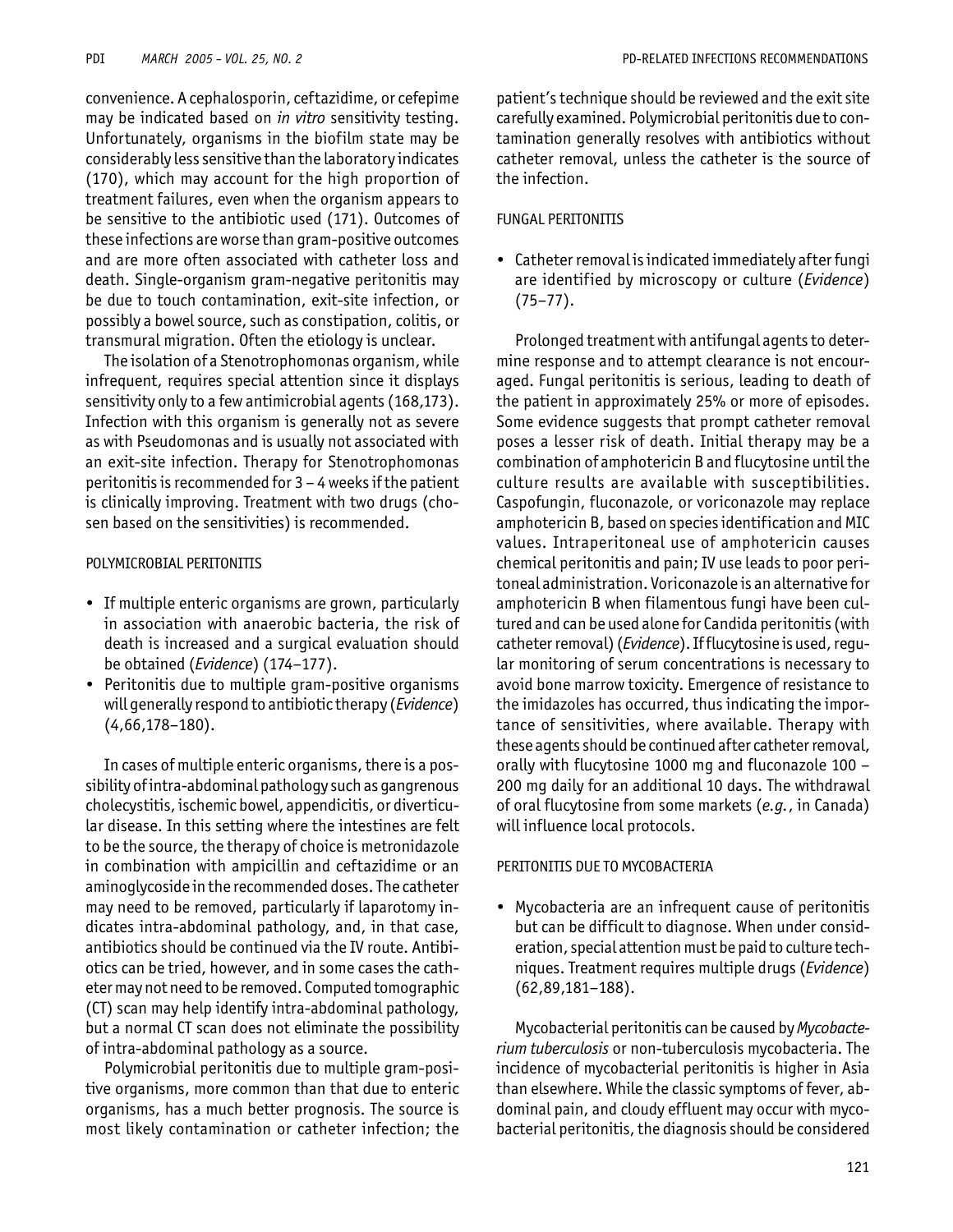in any patient with prolonged failure to thrive, prolonged symptoms despite antibiotic therapy, and relapsing peritonitis with negative bacterial cultures.

The cell count cannot be used to differentiate mycobacterial peritonitis from other forms. Most cases of mycobacterial peritonitis have a predominance of polymorphonuclear WBC, similar to bacterial peritonitis. Smears of the peritoneal effluent should be examined with the Ziehl–Neelsen stain, but "smear negative" disease is common. The sensitivity of the smear examination by the Ziehl–Neelsen technique can be enhanced by centrifuging 100 – 150 mL of the dialysate sample and the smear prepared from the pellet. A specific diagnosis can be made by culturing the sediment, after centrifugation of a large volume of effluent (50 – 100 mL), using a solid medium (such as Löwenstein–Jensen agar) and a fluid medium [Septi-Chek, BACTEC; Becton Dickinson; etc.). The time of detection for growth of mycobacteria is decreased considerably in fluid medium. Repeat microscopic smear examination and culture of dialysis effluent is mandatory for better yield in suspected cases of mycobacterial peritonitis. Exploratory laparotomy or laparoscopy with biopsy of the peritoneum or omentum should be considered in patients in whom the diagnosis is being considered.

The treatment protocol for M. tuberculosis peritonitis is based on the experience of treatment of extrapulmonary tuberculosis in end-stage renal disease. Since streptomycin, even in reduced doses, may cause ototoxicity after prolonged use, it should generally be avoided. Similarly, ethambutol is not recommended because of the high risk of optic neuritis in end-stage renal disease. Treatment is started with four drugs: rifampin, isoniazid, pyrazinamide, and ofloxacin. However, a recent study showed that rifampin dialysis fluid levels are quite low due to its high molecular weight, high protein-binding capacity, and lipid solubility. Therefore, for treatment of tuberculous peritonitis, rifampin may need to be given via the IP route. Treatment with pyrazinamide and ofloxacin is stopped after 3 months; rifampicin and isoniazid are continued for a total of 12 months. Pyridoxine (50 – 100 mg/day) should be given to avoid isoniazid-induced neurotoxicity. The treatment protocol for non-tuberculous mycobacterial peritonitis is not well established and requires individualized protocols based on susceptibility testing.

Removal of the catheter is still a contentious issue. While many people would remove the PD catheter in a patient with tuberculous peritonitis and consider reinsertion after 6 weeks of antitubercular treatment, there are some case series of successful treatment without catheter removal. Long-term continuation of CAPD is

possible, especially if the diagnosis is made early and appropriate therapy initiated promptly.

#### LENGTH OF THERAPY FOR PERITONITIS

• The Committee feels that the minimum therapy for peritonitis is 2 weeks, although for more severe infections, 3 weeks is recommended (Opinion).

In clinical practice, the length of treatment is determined mainly by the clinical response. After initiation of antibiotic treatment, clinical improvement should be present in the first 72 hours. Patients having cloudy effluent on appropriate antibiotics after  $4 - 5$  days have refractory peritonitis and should have their catheter removed.

In patients with CoNS peritonitis and in patients with culture-negative peritonitis, antibiotic treatment should be continued for at least 1 week after the effluent clears, and for no less than 14 days total. This means that 14 days is usually adequate for treatment of peritonitis in uncomplicated episodes due to CoNS. In patients with S. aureus, gram-negative, or enterococcal peritonitis, the infection is usually more severe than in other gram-positive episodes. Therefore, a 3-week treatment is recommended for these episodes (whether the catheter is removed or not).

## CATHETER REMOVAL AND REINSERTION FOR PERITONEAL INFECTION

• The Committee recommends removing the catheter for relapsing peritonitis, refractory peritonitis, fungal peritonitis, and refractory catheter infections. The focus should always be on preservation of the peritoneum rather than saving the peritoneal catheter (Opinion) (3,96–99,158,189,190).

It is the impression of the Committee that catheter removal is not done often enough in managing peritoneal infections. Indications for catheter removal for infections are shown in Table 9. Timely replacement of the catheter for refractory exit-site infections can prevent peritonitis, a far better approach than waiting until the patient has the more serious infection. This approach has the added advantage of permitting simultaneous replacement, thus avoiding prolonged periods on hemodialysis. Some patients, especially those using a cycler, can avoid hemodialysis altogether by dialyzing only in the supine position for several days to avoid leaks and hernias, with subsequent addition of the daytime exchange. Catheter replacement as a single procedure can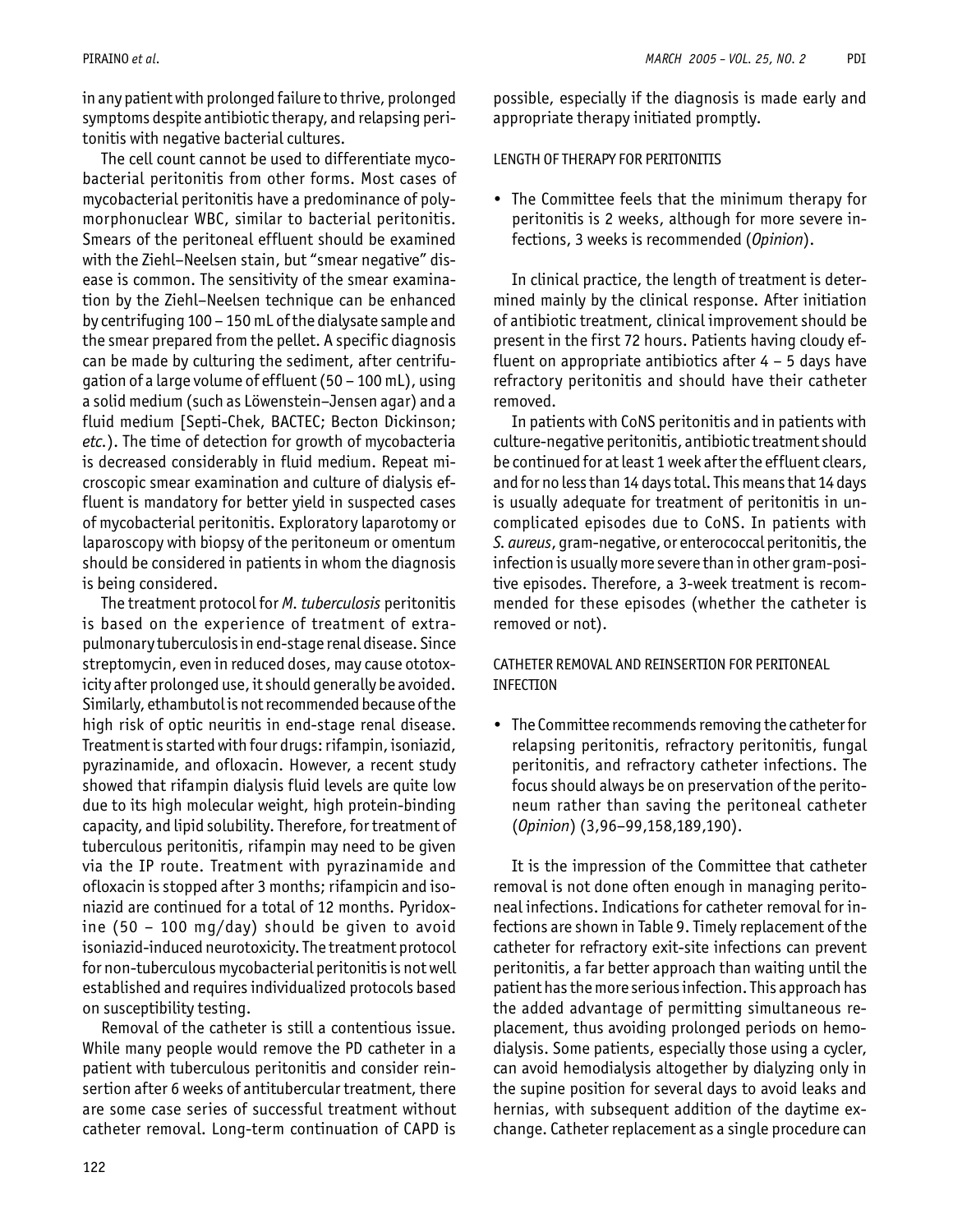also be done for relapsing peritonitis, if the effluent can first be cleared. This procedure should be done under antibiotic coverage.

For refractory peritonitis and fungal peritonitis, simultaneous catheter replacement is not possible. The optimal time period between catheter removal for infection and reinsertion of a new catheter is not known. Empirically, a minimum period of  $2 - 3$  weeks between catheter removal and reinsertion of a new catheter is recommended (Opinion). After severe episodes of peritonitis, some patients are able to return to PD. In other patients, adhesions may prevent reinsertion of the catheter, or continuation on PD is not possible due to permanent membrane failure. Unfortunately, it is difficult to predict who will have many adhesions and who will not.

#### FUTURE RESEARCH

Further clinical trials in PD patients are required, particularly, double-blinded randomized trials assessing different treatment strategies, powered to detect meaningful differences using appropriate numbers of patients, and with sufficient follow-up. Although some pharmacokinetic data are available, randomized clinical trials comparing the efficacy of intermittent cephalosporin dosing versus continuous dosing in both CAPD and APD are needed, with long-term follow-up. Further studies on the pharmacokinetics of intermittent dosing, particularly with APD, during peritonitis episodes are also needed. Such studies require large enough patient numbers to evaluate significant differences in outcomes, and such studies may need to be multicenter in design. Outcomes to be examined should include not only resolution without catheter removal, but also days of inflammation and relapse of peritonitis. Follow-up should be sufficient to evaluate repeat episodes of peritonitis, that is, further episodes of peritonitis due to the same organism as the original organism, but more than 4 weeks from the completion of therapy. Investigations into the role of biofilm in repeat episodes are needed.

Many of the antibiotic stability data are old and need to be repeated with extended study durations in an effort to determine if pre-administration of antibiotics for patients is a reasonable approach. Over the past decade, pharmacodynamic research has advanced the management of infectious disease by characterizing complex antibiotic–pathogen–host interactions. Such investigations specific to dialysis-related peritonitis are scarce. Therapeutic decisions in the management of peritonitis are guided largely by the standard MIC, even though it does not account for unique factors such as high IP antibiotic concentration, commonly used antibiotic combinations, and altered antibiotic activity in the peritoneal environment.

Further outcome data on rapid catheter removal versus delayed catheter removal as a randomized trial would also be helpful, as well as the safe interval for catheter replacement. The impact of peritonitis and treatment approaches on both residual renal function and longterm outcomes are other important areas in which more data are needed.

More information is needed on modifiable risk factors for peritonitis. Preliminary data indicate that both a low serum albumin and depressive symptoms are risk factors for subsequent peritonitis, but it is not known if intervening for either of these problems modifies that risk (191,192). More epidemiological studies comparing peritonitis risk between APD, with and without dry day, and CAPD are needed. Conventional dialysis solutions inhibit peritoneal immune function, decreasing the ability of the patient to fight infection. More studies are needed on the newer dialysis solutions, which are more biocompatible and may possibly impact on peritonitis risk.

Additional insights into catheter management should be developed, particularly as they pertain to preventing and managing exit and tunnel infections. In this respect, further randomized trials regarding the safest and most effective antibiotic for prophylaxis at time of catheter replacement would be useful. A randomized doubleblinded multicenter trial comparing exit-site antibiotic cream to exit-site care with an antiseptic solution should be performed to more definitively answer this question. Confirmatory studies of the effectiveness of prophylactic use of gentamicin cream at the exit site are needed, particularly with respect to possible effects on gramnegative peritonitis. Further research on exit-site appearance scoring systems is needed to validate the usefulness of such approaches for both clinical care and research purposes.

The development of antibiotic resistance in PD patients requires further study (193). Early data suggested a clandestine use of antibiotics by patients that had access to them at home. It is unclear how this might relate to the development of resistance and outcomes of therapy. Further research is needed to clarify the extent of this problem. The impact of the use of vancomycin as opposed to cephalosporins to treat PD-related infections on the development of vancomycin-resistant organisms should be examined in a large multicenter trial.

All manuscripts relating to PD infections should be standardized to include sufficient data for interpretation and reproducibility. Information that reviewers and editors should look for is included in Table 10. Methods must include data on training methods and connection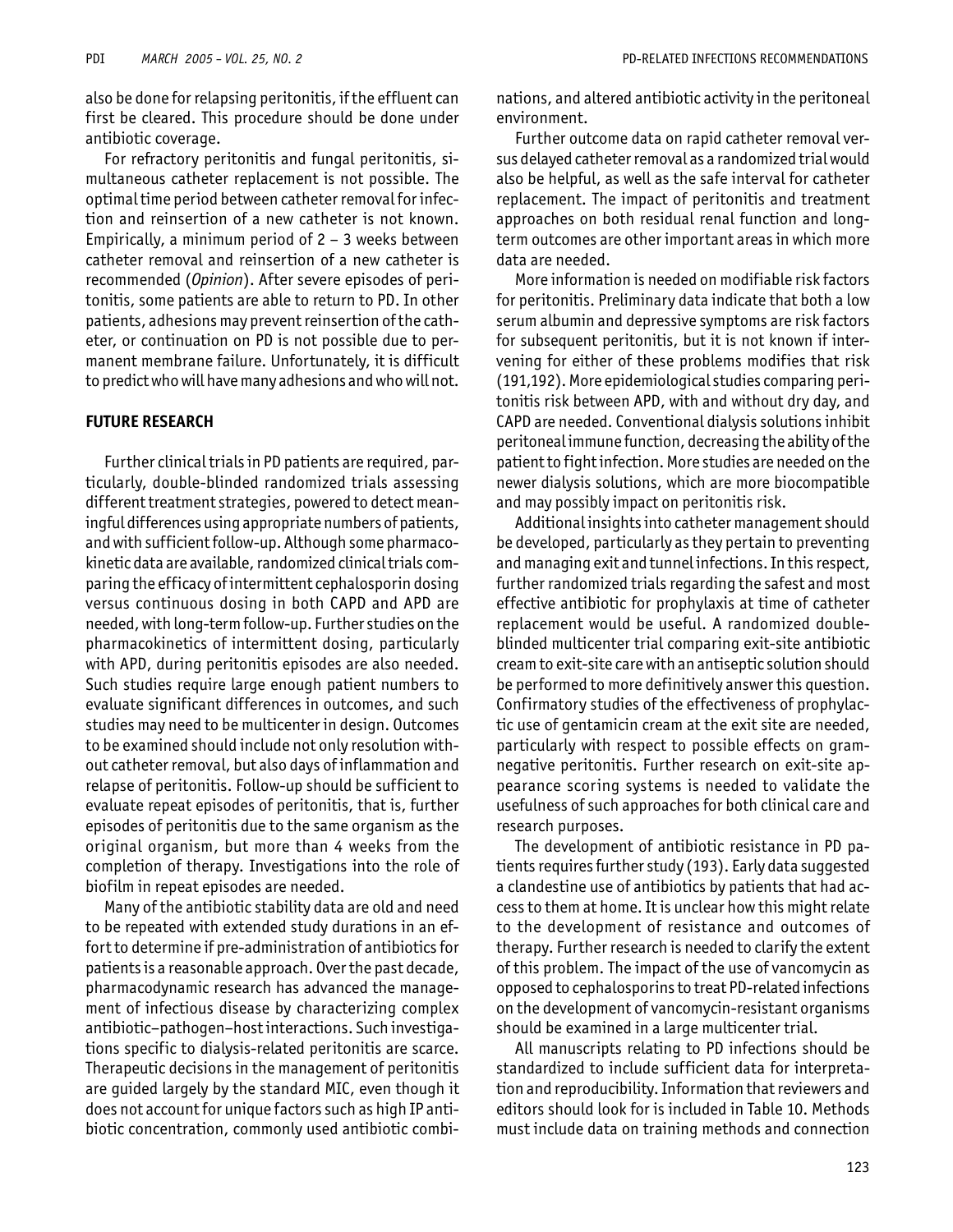#### TABLE 10 Guidelines for Research in Peritoneal Dialysis-Related Infections

Manuscripts should include the following information

Description of population

Connection methodology (spike, Luer lock, etc.)

Type of peritoneal dialysis (CAPD with number of exchanges, CCPD, APD with dry day)

Exit-site infection definition

Exit-site care protocol

Staphylococcus aureus prevention protocol if there is one

Training protocol

Proportion of patients requiring a helper

Proportion of patients who are carriers, for all studies of S. aureus

Outcome of peritonitis

- Power calculations for determining the number of patients required to evaluate an outcome
- Detailed antimicrobial regimen description to include agents, doses, frequency of administration, duration, route, concomitant serum and dialysate levels (specify peak, trough, mean, other)

CAPD = continuous ambulatory peritoneal dialysis; CCPD = continuous cycling PD; APD = automated PD.

used to perform PD. Results should be presented as not only an over all rate, but also as individual rates rather than percentages of infections due to specific organisms. Terminology for relapsing and refractory peritonitis as well as "primary cure" should be kept constant. Multicenter studies will probably be needed to enable recruitment of the number of patients required to answer most of these questions.

## ACKNOWLEDGMENTS

The ISPD has formally reviewed and endorsed these guidelines. The reviewers were carefully chosen to complement the expertise of the Committee members.

The Committee thanks the reviewers for providing thoughtful and careful commentary and suggestions that allowed the manuscript to be improved. The reviewers were J. Bargman, E. Brown, S. Davies, F. Finkelstein, T. Golper, D.S. Han, Y. Kawaguchi, H. Manley, G. Matzke, C. Pollock, B. Prowant, M. Riella, R. Selgas, S. Vas, T. Wang, and S. Zelenitsky.

## **REFERENCES**

- 1. Fried LF, Bernardini J, Johnston JR, Piraino B. Peritonitis influences mortality in peritoneal dialysis patients. J Am Soc Nephrol 1996; 7(10):2176–82.
- 2. Woodrow G, Turney JH, Brownjohn AM. Technique failure

in peritoneal dialysis and its impact on patient survival. Perit Dial Int 1997; 17(4):360–4.

- 3. Choi P, Nemati E, Banerjee A, Preston E, Levy J, Brown E. Peritoneal dialysis catheter removal for acute peritonitis: a retrospective analysis of factors associated with catheter removal and prolonged postoperative hospitalization. Am J Kidney Dis 2004; 43(1):103–11.
- 4. Szeto CC, Chow KM, Wong TY, Leung CB, Li PK. Conservative management of polymicrobial peritonitis complicating peritoneal dialysis—a series of 140 consecutive cases. Am J Med 2002; 113(9):728–33.
- 5. Bayston R, Andrews M, Rigg K, Shelton A. Recurrent infection and catheter loss in patients on continuous ambulatory peritoneal dialysis. Perit Dial Int 1999; 19(6): 550–5.
- 6. Bunke CM, Brier ME, Golper TA. Outcomes of single organism peritonitis in peritoneal dialysis: gram-negatives versus gram-positives in the Network 9 Peritonitis Study. Kidney Int 1997; 52(2):524–9.
- 7. Piraino B, Bernardini J, Sorkin M. The influence of peritoneal catheter exit-site infections on peritonitis, tunnel infections, and catheter loss in patients on continuous ambulatory peritoneal dialysis. Am J Kidney Dis 1986; 8(6):436–40.
- 8. Piraino B, Bernardini J, Sorkin M. Catheter infections as a factor in the transfer of continuous ambulatory peritoneal dialysis patients to hemodialysis. Am J Kidney Dis 1989; 13(5):365–9.
- 9. Keane WF, Everett ED, Golper TA, Gokal R, Halstenson C, Kawaguchi Y, et al. Peritoneal dialysis-related peritonitis treatment recommendations. 1993 update. The Ad Hoc Advisory Committee on Peritonitis Management. International Society for Peritoneal Dialysis. Perit Dial Int 1993; 13(1):14–28.
- 10. Keane WF, Alexander SR, Bailie GR, Boeschoten E, Gokal R, Golper TA, et al. Peritoneal dialysis-related peritonitis treatment recommendations: 1996 update [see Comment]. Perit Dial Int 1996; 16(6):557–73.
- 11. Keane WF, Bailie GR, Boeschoten E, Gokal R, Golper TA, Holmes CJ, et al. Adult peritoneal dialysis-related peritonitis treatment recommendations: 2000 update [see Comment] [Published erratum appears in Perit Dial Int 2000; 20(6):828–9]. Perit Dial Int 2000; 20(4):396–411.
- 12. Borg D, Shetty A, Williams D, Faber MD. Fivefold reduction in peritonitis using a multifaceted continuous quality initiative program. Adv Perit Dial 2003; 19:202–5.
- 13. Diaz-Buxo JA, Wick GS, Pesich AA. Using CQI techniques for managing infections in PD patients. Nephrol News Issues 1998; 12(11):22–4.
- 14. Schaefer F, Kandert M, Feneberg R. Methodological issues in assessing the incidence of peritoneal dialysis-associated peritonitis in children. Perit Dial Int 2002; 22(2): 234–8.
- 15. Li PK, Law MC, Chow KM, Chan WK, Szeto CC, Cheng YL, et al. Comparison of clinical outcome and ease of handling in two double-bag systems in continuous ambulatory peri-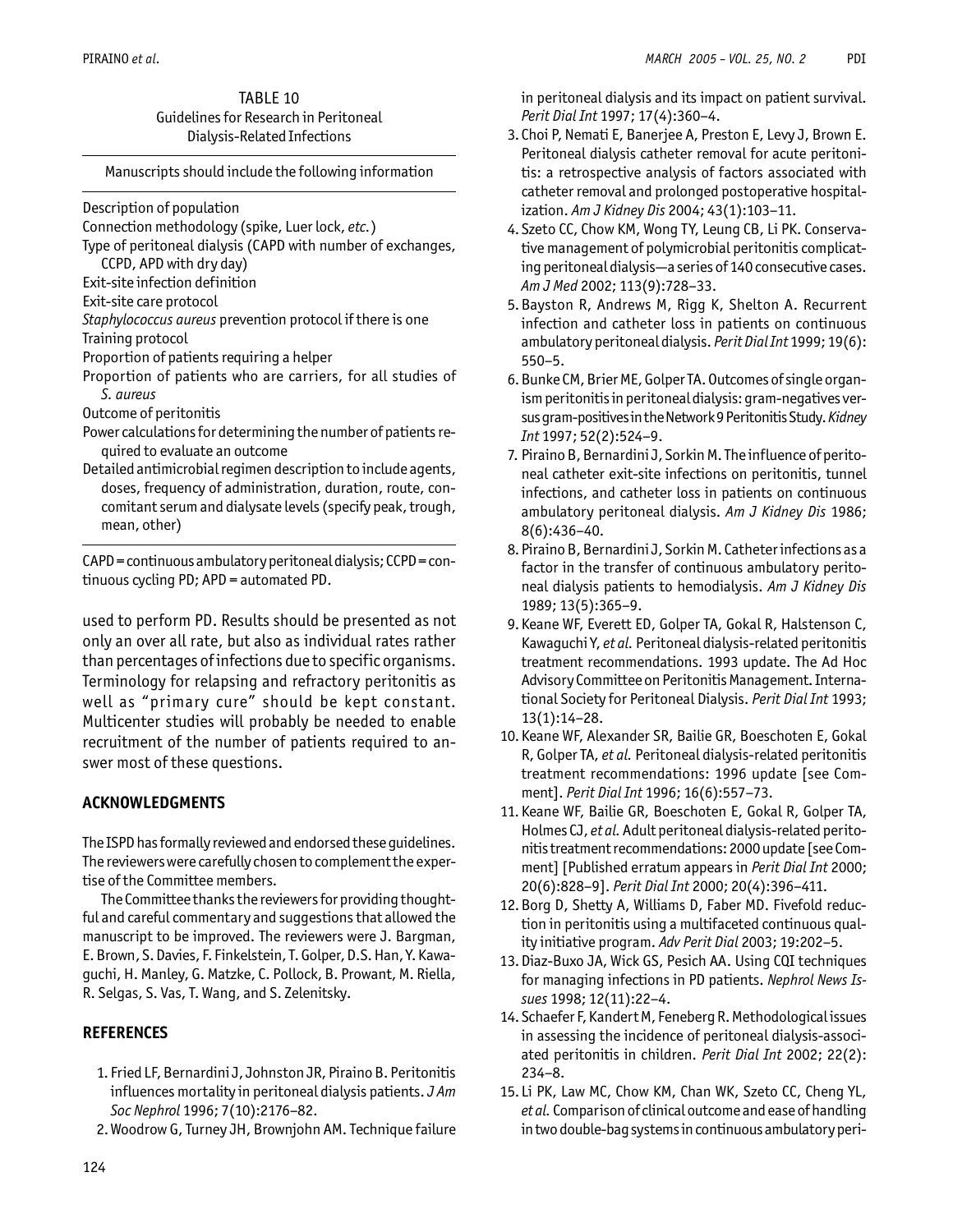toneal dialysis: a prospective, randomized, controlled, multicenter study. Am J Kidney Dis 2002; 40(2):373–80.

- 16. Kim DK, Yoo TH, Ryu DR, Xu ZG, Kim HJ, Choi KH, et al. Changes in causative organisms and their antimicrobial susceptibilities in CAPD peritonitis: a single center's experience over one decade. Perit Dial Int 2004; 24:424–32.
- 17. Ramalakshmi S, Bernardini J, Piraino B. Nightly intermittent peritoneal dialysis to initiate peritoneal dialysis. Adv Perit Dial 2003; 19:111–14.
- 18. Rodriguez-Carmona A, Perez Fontan M, Garcia Falcon T, Fernandez Rivera C, Valdes F. A comparative analysis on the incidence of peritonitis and exit-site infection in CAPD and automated peritoneal dialysis. Perit Dial Int 1999; 19(3):253–8.
- 19. de Fijter CW, Oe PL, Nauta JJ, van der Meulen J, ter Wee PM, Snoek FJ, et al. A prospective, randomized study comparing the peritonitis incidence of CAPD and Y-connector (CAPD-Y) with continuous cyclic peritoneal dialysis (CCPD). Adv Perit Dial 1991; 7:186–9.
- 20.de Fijter CW, Verbrugh HA, Oe LP, Peters ED, van der Meulen J, Donker AJ, et al. Peritoneal defense in continuous ambulatory versus continuous cyclic peritoneal dialysis. Kidney Int 1992; 42(4):947–50.
- 21. de Fijter CW, Oe LP, Nauta JJ, van der Meulen J, Verbrugh HA, Verhoef J, et al. Clinical efficacy and morbidity associated with continuous cyclic compared with continuous ambulatory peritoneal dialysis [see Comment]. Ann Intern Med 1994; 120(4):264–71.
- 22.Locatelli AJ, Marcos GM, Gomez MG, Alvarez SA, DeBenedetti LC. Comparing peritonitis in continuous ambulatory peritoneal dialysis patients versus automated peritoneal dialysis patients. Adv Perit Dial 1999; 15:193–6.
- 23.Chow J, Munro C, Wong M, Gonzalez N, Ku M, Neville S, et al. HomeChoice automated peritoneal dialysis machines: the impact of reuse of tubing and cassettes. Perit Dial Int 2000; 20(3):336–8.
- 24. Ponferrada LP, Prowant BF, Rackers JA, Pickett B, Satalowich R, Khanna R, et al. A cluster of gram-negative peritonitis episodes associated with reuse of HomeChoice cycler cassettes and drain lines. Perit Dial Int 1996; 16(6): 636–8.
- 25.Strippoli GFM, Tong A, Johnson D, Schena FP, Craig JC. Catheter-related interventions to prevent peritonitis in peritoneal dialysis: a systematic review of randomized controlled trials. J Am Soc Nephrol 2004; 15(10):2735–46.
- 26.Akyol AM, Porteous C, Brown MW. A comparison of two types of catheters for continuous ambulatory peritoneal dialysis (CAPD). Perit Dial Int 1990; 10(1):63–6.
- 27. Danielsson A, Blohme L, Tranaeus A, Hylander B. A prospective randomized study of the effect of a subcutaneously "buried" peritoneal dialysis catheter technique versus standard technique on the incidence of peritonitis and exit-site infection. Perit Dial Int 2002; 22(2):211–19.
- 28.Eklund BH, Honkanen EO, Kala AR, Kyllonen LE. Catheter configuration and outcome in patients on continuous ambulatory peritoneal dialysis: a prospective comparison

of two catheters. Perit Dial Int 1994; 14(1):70–4.

- 29.Eklund BH, Honkanen EO, Kala AR, Kyllonen LE. Peritoneal dialysis access: prospective randomized comparison of the swan neck and Tenckhoff catheters [see Comment]. Perit Dial Int 1995; 15(8):353–6.
- 30.Eklund B, Honkanen E, Kyllonen L, Salmela K, Kala AR. Peritoneal dialysis access: prospective randomized comparison of single-cuff and double-cuff straight Tenckhoff catheters. Nephrol Dial Transplant 1997; 12(12):2664–6.
- 31. Gadallah MF, Pervez A, el-Shahawy MA, Sorrells D, Zibari G, McDonald J, et al. Peritoneoscopic versus surgical placement of peritoneal dialysis catheters: a prospective randomized study on outcome. Am J Kidney Dis 1999; 33(1):118–22.
- 32.Golper TA, Brier ME, Bunke M, Schreiber MJ, Bartlett DK, Hamilton RW, et al. Risk factors for peritonitis in longterm peritoneal dialysis: the Network 9 Peritonitis and Catheter Survival Studies. Academic Subcommittee of the Steering Committee of the Network 9 Peritonitis and Catheter Survival Studies. Am J Kidney Dis 1996; 28(3):428–36.
- 33.Lindblad AS, Hamilton RW, Nolph KD, Novak JW. A retrospective analysis of catheter configuration and cuff type: a National CAPD Registry report. Perit Dial Int 1988; 8:129–33.
- 34. Lye WC, Kour NW, van der Straaten JC, Leong SO, Lee EJ. A prospective randomized comparison of the swan neck, coiled, and straight Tenckhoff catheters in patients on CAPD. Perit Dial Int 1996; 16(Suppl 1):S333–5.
- 35.Park MS, Yim AS, Chung SH, Lee EY, Cha MK, Kim JH, et al. Effect of prolonged subcutaneous implantation of peritoneal catheter on peritonitis rate during CAPD: a prospective randomized study. Blood Purif 1998; 16(3): 171–8.
- 36.Bennett-Jones DN, Martin J, Barratt AJ, Duffy TJ, Naish PF, Aber GM. Prophylactic gentamicin in the prevention of early exit-site infections and peritonitis in CAPD. Adv Perit Dial 1988; 4:147–50.
- 37. Gadallah MF, Ramdeen G, Mignone J, Patel D, Mitchell L, Tatro S. Role of preoperative antibiotic prophylaxis in preventing postoperative peritonitis in newly placed peritoneal dialysis catheters. Am J Kidney Dis 2000; 36(5): 1014–19.
- 38.Lye WC, Lee EJ, Tan CC. Prophylactic antibiotics in the insertion of Tenckhoff catheters. Scand J Urol Nephrol 1992; 26(2):177–80.
- 39.Wikdahl AM, Engman U, Stegmayr BG, Sorenssen JG. Onedose cefuroxime i.v. and i.p. reduces microbial growth in PD patients after catheter insertion. Nephrol Dial Transplant 1997; 12(1):157–60.
- 40.Twardowski ZJ, Dobbie JW, Moore HL, Nichols WK, DeSpain JD, Anderson PC, et al. Morphology of peritoneal dialysis catheter tunnel: macroscopy and light microscopy. Perit Dial Int 1991; 11(3):237–51.
- 41. Lo WK, Lui SL, Li FK, Choy BY, Lam MF, Tse KC, et al. A prospective randomized study on three different peritoneal dialysis catheters. Perit Dial Int 2003; 23(Suppl 2):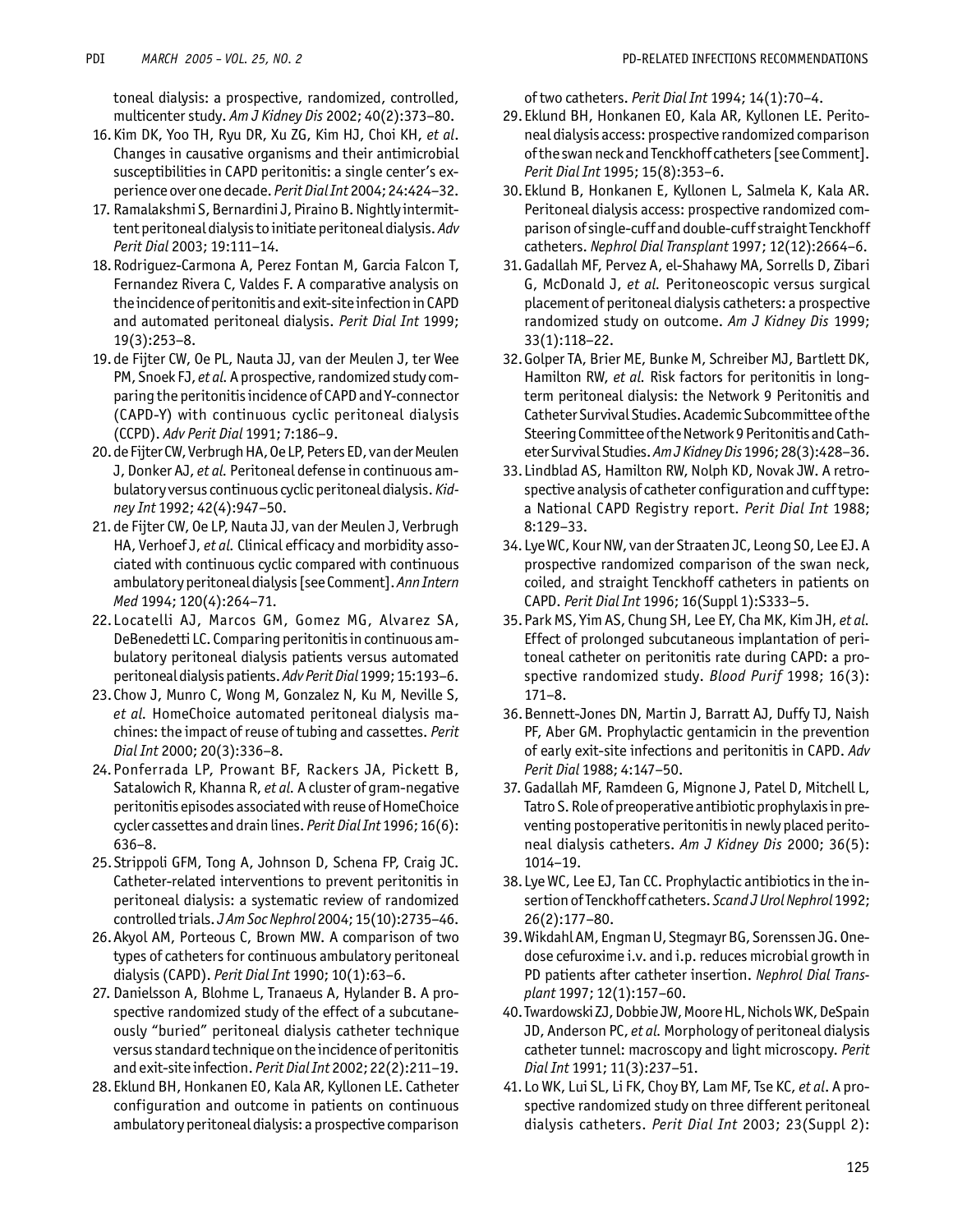S127–31.

- 42. Tacconelli E, Carmeli Y, Aizer A, Ferreira G, Foreman MG, D'Agata EM. Mupirocin prophylaxis to prevent Staphylococcus aureus infection in patients undergoing dialysis: a meta-analysis. Clin Infect Dis 2003; 37(12):1629–38.
- 43. Strippoli GFM, Tong A, Johnson D, Schena FP, Craig JC. Antimicrobial agents to prevent peritonitis in peritoneal dialysis: a systematic review of randomized controlled trials. Am J Kidney Dis 2004; 44:592–603.
- 44. Amato D, de Jesus Ventura M, Miranda G, Leanos B, Alcantara G, Hurtado ME, et al. Staphylococcal peritonitis in continuous ambulatory peritoneal dialysis: colonization with identical strains at exit site, nose, and hands. Am J Kidney Dis 2001; 37(1):43–8.
- 45. Lye WC, Leong SO, van der Straaten J, Lee EJ. Staphylococcus aureus CAPD-related infections are associated with nasal carriage. Adv Perit Dial 1994; 10:163–5.
- 46. Lye WC, Leong SO, Lee EJ. Methicillin-resistant Staphylococcus aureus nasal carriage and infections in CAPD. Kidney Int 1993; 43(6):1357–62.
- 47. Bernardini J, Piraino B, Holley J, Johnston JR, Lutes R. A randomized trial of Staphylococcus aureus prophylaxis in peritoneal dialysis patients: mupirocin calcium ointment 2% applied to the exit site versus cyclic oral rifampin. Am J Kidney Dis 1996; 27:695–700.
- 48. Bernardini J, Bender F, Florio T, Sloand J, PalmMontalbano L, Fried L, et al. Randomized double blinded trial of antibiotic exit site cream for the prevention of exit site infection in peritoneal dialysis patients. J Am Soc Nephrol 2005; 16:539–45.
- 49. Herwaldt LA, Boyken LD, Coffman S, Hochstetler L, Flanigan MJ. Sources of Staphylococcus aureus for patients on continuous ambulatory peritoneal dialysis. Perit Dial Int 2003; 23(3):237–41.
- 50. Lobbedez T, Gardam M, Dedier H, Burdzy D, Chu M, Izatt S, et al. Routine use of mupirocin at the peritoneal catheter exit site and mupirocin resistance: still low after 7 years. Nephrol Dial Transplant 2004; 19:3140–3.
- 51. Perez-Fontan M, Rosales M, Rodriguez-Carmona A, Falcon TG, Valdes F. Mupirocin resistance after long-term use for Staphylococcus aureus colonization in patients undergoing chronic peritoneal dialysis. Am J Kidney Dis 2002; 39(2):337–41.
- 52. Mupirocin Study Group. Nasal mupirocin prevents Staphylococcus aureus exit-site infection during peritoneal dialysis. Mupirocin Study Group. J Am Soc Nephrol 1996; 7(11):2403–8.
- 53. Zimmerman SW, Ahrens E, Johnson CA, Craig W, Leggett J, O'Brien M, et al. Randomized controlled trial of prophylactic rifampin for peritoneal dialysis-related infections. Am J Kidney Dis 1991; 18(2):225–31.
- 54. Oxton LL, Zimmerman SW, Roecker EB, Wakeen M. Risk factors for peritoneal dialysis-related infections. Perit Dial Int 1994; 14(2):137–44.
- 55. Vychytil A, Lorenz M, Schneider B, Horl WH, Haag-Weber M. New strategies to prevent Staphylococcus aureus infec-

tions in peritoneal dialysis patients. J Am Soc Nephrol 1998; 9(4):669–76.

- 56. Wong SS, Chu K, Cheuk A, Tsang WK, Fung SKS, Chan HWH, et al. Prophylaxis against gram-positive organisms causing exit-site infection and peritonitis in continuous ambulatory peritoneal dialysis patients by applying mupirocin ointment at the catheter exit site. Perit Dial Int 2003; 23(Suppl 2):S153–8.
- 57. Zeybel M, Ozder A, Sanlidag C, Yildiz S, Cavdar C, Ersoy R, et al. The effects of weekly mupirocin application on infections in continuous ambulatory peritoneal dialysis patients. Adv Perit Dial 2003; 19:198–201.
- 58. Piraino B, Bernardini J, Florio T, Fried L. Staphylococcus aureus prophylaxis and trends in gram-negative infections in peritoneal dialysis patients. Perit Dial Int 2003; 23(5): 456–9.
- 59. Perez-Fontan M, Rosales M, Rodriguez-Carmona A, Moncalian J, Fernandez-Rivera C, Cao M, et al. Treatment of Staphylococcus aureus nasal carriers in CAPD with mupirocin. Adv Perit Dial 1992; 8:242–5.
- 60. Luzar MA, Brown CB, Balf D, Hill L, Issad B, Monnier B, et al. Exit-site care and exit-site infection in continuous ambulatory peritoneal dialysis (CAPD): results of a randomized multicenter trial. Perit Dial Int 1990; 10(1):25–9.
- 61. Annigeri R, Conly J, Vas S, Dedier H, Prakashan KP, Bargman JM, et al. Emergence of mupirocin-resistant Staphylococcus aureus in chronic peritoneal dialysis patients using mupirocin prophylaxis to prevent exit-site infection. Perit Dial Int 2001; 21(6):554–9.
- 62. Ahn C, Oh KH, Kim K, Lee KY, Lee JG, Oh MD, et al. Effect of peritoneal dialysis on plasma and peritoneal fluid concentrations of isoniazid, pyrazinamide, and rifampin. Perit Dial Int 2003; 23(4):362–7.
- 63. Montenegro J, Saracho R, Aguirre R, Martinez I, Iribar I, Ocharan J. Exit-site care with ciprofloxacin otologic solution prevents polyurethane catheter infection in peritoneal dialysis patients. Perit Dial Int 2000; 20(2):209–14.
- 64. Canadian CAPD Clinical Trials Group. Peritonitis in continuous ambulatory peritoneal dialysis (CAPD): a multicentre randomized clinical trial comparing the Y connector disinfectant system to standard systems. Canadian CAPD Clinical Trials Group [see Comment]. Perit Dial Int 1989; 9(3):159–63.
- 65. Harris DC, Yuill EJ, Byth K, Chapman JR, Hunt C. Twin- versus single-bag disconnect systems: infection rates and cost of continuous ambulatory peritoneal dialysis. J Am Soc Nephrol 1996; 7(11):2392–8.
- 66. Kiernan L, Kliger A, Gorban-Brennan N, Juergensen P, Tesin D, Vonesh E, et al. Comparison of continuous ambulatory peritoneal dialysis-related infections with different "Y-tubing" exchange systems. J Am Soc Nephrol 1995; 5(10):1835–8.
- 67. Li PK, Szeto CC, Law MC, Chau KF, Fung KS, Leung CB, et al. Comparison of double-bag and Y-set disconnect systems in continuous ambulatory peritoneal dialysis: a randomized prospective multicenter study [see Comment]. Am J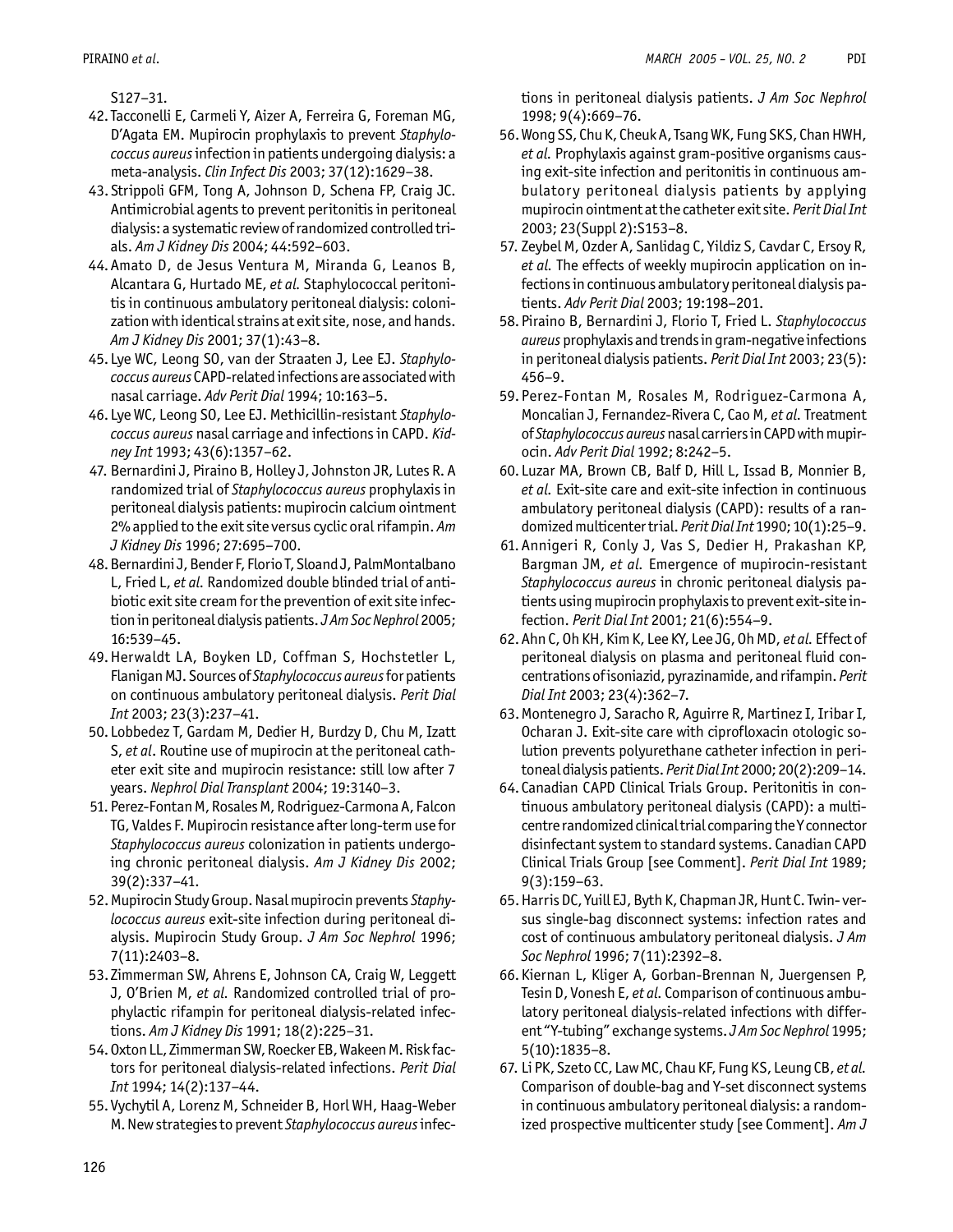Kidney Dis 1999; 33(3):535–40.

- 68.Monteon F, Correa-Rotter R, Paniagua R, Amato D, Hurtado ME, Medina JL, et al. Prevention of peritonitis with disconnect systems in CAPD: a randomized controlled trial. The Mexican Nephrology Collaborative Study Group. Kidney Int 1998; 54(6):2123–8.
- 69.Prowant BF. Nursing interventions related to peritonitis. Adv Ren Replace Ther 1996; 3(3):237–9.
- 70.Miller TE, Findon G. Touch contamination of connection devices in peritoneal dialysis—a quantitative microbiologic analysis. Perit Dial Int 1997; 17(6):560–7.
- 71. Hall G, Bogan A, Dreis S, Duffy A, Greene S, Kelley K, et al. New directions in peritoneal dialysis patient training. Nephrol Nurs J 2004; 31(2):149–54, 159–63.
- 72. Troidle L, Kliger AS, Goldie SJ, Gorban-Brennan N, Brown E, Fikrig M, et al. Continuous peritoneal dialysis-associated peritonitis of nosocomial origin. Perit Dial Int 1996; 16(5):505–10.
- 73. Singharetnam W, Holley JL. Acute treatment of constipation may lead to transmural migration of bacteria resulting in gram-negative, polymicrobial, or fungal peritonitis. Perit Dial Int 1996; 16(4):423–5.
- 74. Wood CJ, Fleming V, Turnidge J, Thomson N, Atkins RC. Campylobacter peritonitis in continuous ambulatory peritoneal dialysis: report of eight cases and a review of the literature. Am J Kidney Dis 1992; 19(3):257–63.
- 75. Prasad KN, Prasad N, Gupta A, Sharma RK, Verma AK, Ayyagari A. Fungal peritonitis in patients on continuous ambulatory peritoneal dialysis: a single centre Indian experience. J Infect 2004; 48(1):96–101.
- 76. Wang AY, Yu AW, Li PK, Lam PK, Leung CB, Lai KN, et al. Factors predicting outcome of fungal peritonitis in peritoneal dialysis: analysis of a 9-year experience of fungal peritonitis in a single center. Am J Kidney Dis 2000; 36(6): 1183–92.
- 77. Goldie SJ, Kiernan-Tridle L, Torres C, Gorban-Brennan N, Dunne D, Kliger AS, et al. Fungal peritonitis in a large chronic peritoneal dialysis population: a report of 55 episodes. Am J Kidney Dis 1996; 28(1):86–91.
- 78. Zaruba K, Peters J, Jungbluth H. Successful prophylaxis for fungal peritonitis in patients on continuous ambulatory peritoneal dialysis: six years' experience [Published erratum appears in Am J Kidney Dis 1991; 17(6):726]. Am J Kidney Dis 1991; 17(1):43–6.
- 79.Robitaille P, Merouani A, Clermont MJ, Hebert E. Successful antifungal prophylaxis in chronic peritoneal dialysis: a pediatric experience. Perit Dial Int 1995; 15(1):77–9.
- 80.Thodis E, Vas SI, Bargman JM, Singhal M, Chu M, Oreopoulos DG. Nystatin prophylaxis: its inability to prevent fungal peritonitis in patients on continuous ambulatory peritoneal dialysis [see Comment]. Perit Dial Int 1998; 18(6):583–9.
- 81. Wadhwa NK, Suh H, Cabralda T. Antifungal prophylaxis for secondary fungal peritonitis in peritoneal dialysis patients. Adv Perit Dial 1996; 12:189–91.
- 82.Williams PF, Moncrieff N, Marriott J. No benefit in using

nystatin prophylaxis against fungal peritonitis in peritoneal dialysis patients. Perit Dial Int 2000; 20(3):352–3.

- 83.Lo WK, Chan CY, Cheng SW, Poon JF, Chan DT, Cheng IK. A prospective randomized control study of oral nystatin prophylaxis for Candida peritonitis complicating continuous ambulatory peritoneal dialysis. Am J Kidney Dis 1996; 28(4):549–52.
- 84. Abraham G, Savin E, Ayiomamitis A, Izatt S, Vas SI, Matthews RE, et al. Natural history of exit-site infection (ESI) in patients on continuous ambulatory peritoneal dialysis (CAPD). Perit Dial Bull 1988; 8:211–16.
- 85.Gonthier D, Bernardini J, Holley JL, Piraino B. Erythema: does it indicate infection in a peritoneal catheter exit site? Adv Perit Dial 1992; 8:230–3.
- 86.Flanigan MJ, Hochstetler LA, Langholdt D, Lim VS. Continuous ambulatory peritoneal dialysis catheter infections: diagnosis and management. Perit Dial Int 1994; 14(3):248–54.
- 87. Schaefer F, Klaus G, Muller-Wiefel DE, Mehls O. Intermittent versus continuous intraperitoneal glycopeptide/ceftazidime treatment in children with peritoneal dialysis-associated peritonitis. The Mid-European Pediatric Peritoneal Dialysis Study Group (MEPPS). J Am Soc Nephrol 1999; 10(1):136–45.
- 88.Plum J, Sudkamp S, Grabensee B. Results of ultrasoundassisted diagnosis of tunnel infections in continuous ambulatory peritoneal dialysis. Am J Kidney Dis 1994; 23(1): 99–104.
- 89.Gupta B, Bernardini J, Piraino B. Peritonitis associated with exit site and tunnel infections. Am J Kidney Dis 1996; 28(3):415–19.
- 90.Krothapalli R, Duffy WB, Lacke C, Payne W, Patel H, Perez V, et al. Pseudomonas peritonitis and continuous ambulatory peritoneal dialysis. Arch Intern Med 1982; 142(10): 1862–3.
- 91. Bernardini J, Piraino B, Sorkin M. Analysis of continuous ambulatory peritoneal dialysis-related Pseudomonas aeruginosa infections. Am J Med 1987; 83(5):829–32.
- 92.Bunke M, Brier ME, Golper TA. Pseudomonas peritonitis in peritoneal dialysis patients: the Network #9 Peritonitis Study. Am J Kidney Dis 1995; 25(5):769–74.
- 93. Kazmi HR, Raffone FD, Kliger AS, Finkelstein FO. Pseudomonas exit site infections in continuous ambulatory peritoneal dialysis patients. J Am Soc Nephrol 1992; 2(10):1498–501.
- 94. Juergensen PH, Finkelstein FO, Brennan R, Santacroce S, Ahern MJ. Pseudomonas peritonitis associated with continuous ambulatory peritoneal dialysis: a six-year study. Am J Kidney Dis 1988; 11(5):413–17.
- 95.Schiffl H, Mucke C, Lang SM. Exit-site infections by nondiphtheria corynebacteria in CAPD. Perit Dial Int 2004; 24(5):454–9.
- 96.Lui SL, Li FK, Lo CY, Lo WK. Simultaneous removal and reinsertion of Tenckhoff catheters for the treatment of refractory exit-site infection. Adv Perit Dial 2000; 16:195–7.
- 97. Posthuma N, Borgstein PJ, Eijsbouts Q, ter Wee PM.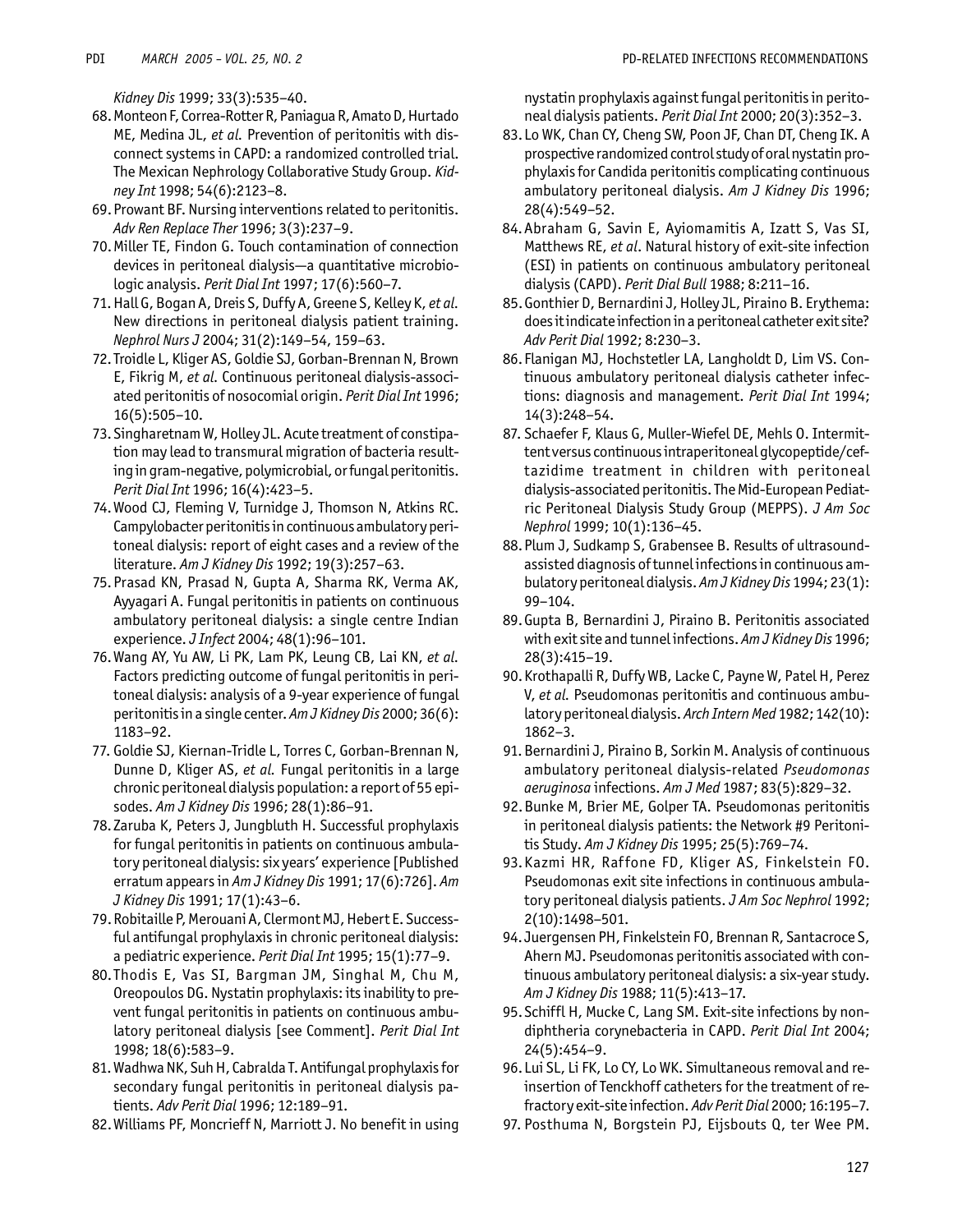Simultaneous peritoneal dialysis catheter insertion and removal in catheter-related infections without interruption of peritoneal dialysis. Nephrol Dial Transplant 1998; 13(3):700–3.

- 98. Cancarini GC, Manili L, Brunori G, Camerini C, Zubani R, Colombrita D, et al. Simultaneous catheter replacementremoval during infectious complications in peritoneal dialysis. Adv Perit Dial 1994; 10:210–13.
- 99. Swartz R, Messana J, Reynolds J, Ranjit U. Simultaneous catheter replacement and removal in refractory peritoneal dialysis infections. Kidney Int 1991; 40(6):1160-5.
- 100.Vychytil A, Lorenz M, Schneider B, Horl WH, Haag-Weber M. New criteria for management of catheter infections in peritoneal dialysis patients using ultrasonography. J Am Soc Nephrol 1998; 9(2):290–6.
- 101.Gould IM, Casewell MW. The laboratory diagnosis of peritonitis during continuous ambulatory peritoneal dialysis. J Hosp Infect 1986; 7(2):155–60.
- 102.Betjes MG, Tuk CW, Visser CE, Zemel D, Krediet RT, Arisz L, et al. Analysis of the peritoneal cellular immune system during CAPD shortly before a clinical peritonitis. Nephrol Dial Transplant 1994; 9(6):684–92.
- 103.Flanigan MJ, Freeman RM, Lim VS. Cellular response to peritonitis among peritoneal dialysis patients. Am J Kidney Dis 1985; 6(6):420–4.
- 104.Fussholler A, zur Nieden S, Grabensee B, Plum J. Peritoneal fluid and solute transport: influence of treatment time, peritoneal dialysis modality, and peritonitis incidence. J Am Soc Nephrol 2002; 13(4):1055–60.
- 105.Koopmans JG, Boeschoten EW, Pannekeet MM, Betjes MG, Zemel D, Kuijper EJ, et al. Impaired initial cell reaction in CAPD-related peritonitis. Perit Dial Int 1996; 16(Suppl 1): S362–7.
- 106.Rocklin MA, Teitelbaum I. Noninfectious causes of cloudy peritoneal dialysate. Semin Dial 2001; 14(1):37–40.
- 107. Toure F, Lavaud S, Mohajer M, Lavaud F, Canivet E, Nguyen P, et al. Icodextrin-induced peritonitis: study of five cases and comparison with bacterial peritonitis [see Comment]. Kidney Int 2004; 65(2):654–60.
- 108.Wolfson M, Piraino B, Hamburger RJ, Morton AR, Icodextrin Study G. A randomized controlled trial to evaluate the efficacy and safety of icodextrin in peritoneal dialysis. Am J Kidney Dis 2002; 40(5):1055–65.
- 109.Posthuma N, ter Wee P, Donker AJ, Dekker HA, Oe PL, Verbrugh HA. Peritoneal defense using icodextrin or glucose for daytime dwell in CCPD patients. Perit Dial Int 1999; 19(4):334–42.
- 110.Gokal R, Mistry CD, Peers EM. Peritonitis occurrence in a multicenter study of icodextrin and glucose in CAPD. MIDAS Study Group. Multicenter investigation of icodextrin in ambulatory dialysis. Perit Dial Int 1995; 15(6): 226–30.
- 111. Alfa MJ, Degagne P, Olson N, Harding GK. Improved detection of bacterial growth in continuous ambulatory peritoneal dialysis effluent by use of BacT/Alert FAN bottles. J Clin Microbiol 1997; 35(4):862–6.
- 112.Sewell DL, Golper TA, Hulman PB, Thomas CM, West LM, Kubey WY, et al. Comparison of large volume culture to other methods for isolation of microorganisms from dialysate. Perit Dial Int 1990; 10(1):49–52.
- 113.Lye WC, Wong PL, Leong SO, Lee EJ. Isolation of organisms in CAPD peritonitis: a comparison of two techniques. Adv Perit Dial 1994; 10:166–8.
- 114.Van Biesen W, Vanholder R, Vogelaers D, Peleman R, Verschraegen G, Vijt D, et al. The need for a center-tailored treatment protocol for peritonitis. Perit Dial Int 1998; 18(3):274–81.
- 115.Van Biesen W, Veys N, Vanholder R, Lameire N. Peritonealdialysis-related peritonitis: the art of rope-dancing. Nephrol Dial Transplant 2002; 17(11):1878–82.
- 116.Kan GW, Thomas MA, Heath CH. A 12-month review of peritoneal dialysis-related peritonitis in Western Australia: is empiric vancomycin still indicated for some patients? Perit Dial Int 2003; 23(5):465–8.
- 117. Wong KM, Chan YH, Cheung CY, Chak WL, Choi KS, Leung SH, et al. Cefepime versus vancomycin plus netilmicin therapy for continuous ambulatory peritoneal dialysisassociated peritonitis. Am J Kidney Dis 2001; 38(1): 127–31.
- 118.Vas S, Bargman J, Oreopoulos D. Treatment in PD patients of peritonitis caused by gram-positive organisms with single daily dose of antibiotics [see Comment]. Perit Dial Int 1997; 17(1):91–4.
- 119.Troidle L, Gorban-Brennan N, Kliger A, Finkelstein F. Oncedaily intraperitoneal cefazolin and oral ciprofloxacin as empiric therapy for the treatment of peritonitis. Adv Perit Dial 1999; 15:213–16.
- 120.Shemin D, Maaz D, St Pierre D, Kahn SI, Chazan JA. Effect of aminoglycoside use on residual renal function in peritoneal dialysis patients. Am J Kidney Dis 1999; 34(1): 14–20.
- 121.Singhal MK, Bhaskaran S, Vidgen E, Bargman JM, Vas SI, Oreopoulos DG. Rate of decline of residual renal function in patients on continuous peritoneal dialysis and factors affecting it [see Comment]. Perit Dial Int 2000; 20(4): 429–38.
- 122.Shin SK, Noh H, Kang SW, Seo BJ, Lee IH, Song HY, et al. Risk factors influencing the decline of residual renal function in continuous ambulatory peritoneal dialysis patients. Perit Dial Int 1999; 19(2):138–42.
- 123.Mulhern JG, Braden GL, O'Shea MH, Madden RL, Lipkowitz GS, Germain MJ. Trough serum vancomycin levels predict the relapse of gram-positive peritonitis in peritoneal dialysis patients. Am J Kidney Dis 1995; 25(4):611–15.
- 124. Li PK, Ip M, Law MC, Szeto CC, Leung CB, Wong TY, et al. Use of intraperitoneal cefepime as monotherapy in treatment of CAPD peritonitis. Perit Dial Int 2000; 20(2):232–4.
- 125.Khairullah Q, Provenzano R, Tayeb J, Ahmad A, Balakrishnan R, Morrison L. Comparison of vancomycin versus cefazolin as initial therapy for peritonitis in peritoneal dialysis patients. Perit Dial Int 2002; 22(3):339–44.
- 126.Fielding RE, Clemenger M, Goldberg L, Brown EA. Treat-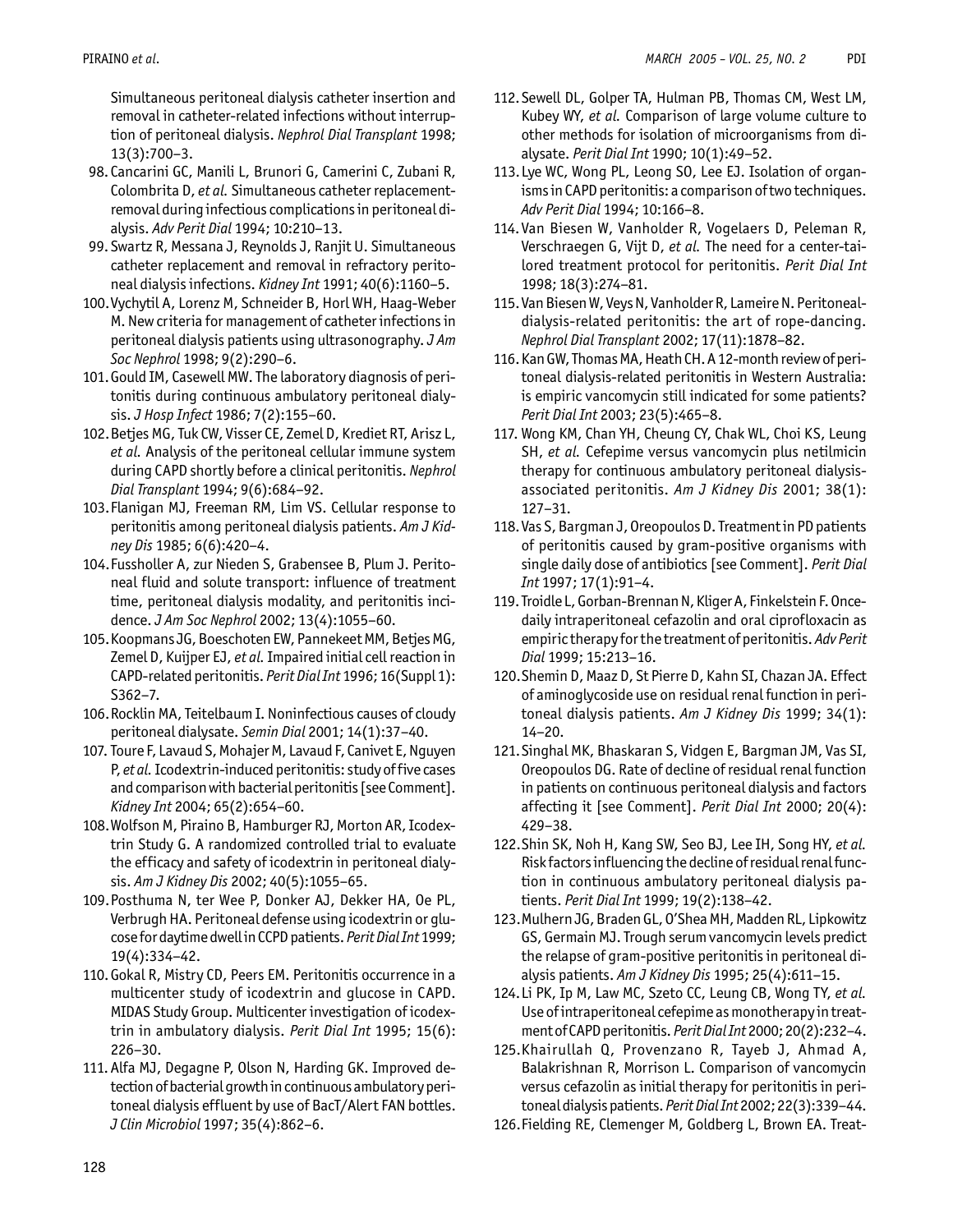ment and outcome of peritonitis in automated peritoneal dialysis, using a once-daily cefazolin-based regimen. Perit Dial Int 2002; 22(3):345–9.

- 127. Elwell RJ, Bailie GR, Manley HJ. Correlation of intraperitoneal antibiotic pharmacokinetics and peritoneal membrane transport characteristics. Perit Dial Int 2000; 20(6): 694–8.
- 128.Dumler F, Gottschling L, Umstead G, Wilson JM. Intermittent intraperitoneal ceftazidime dosing in end-stage renal disease. ASAIO J 1998; 44(5):M411–14.
- 129.Dooley DP, Tyler JR, Wortham WG, Harrison LS, Starnes WF Jr, Collins GR, et al. Prolonged stability of antimicrobial activity in peritoneal dialysis solutions. Perit Dial Int 2003; 23(1):58–62.
- 130.Flanigan MJ, Lim VS. Initial treatment of dialysis associated peritonitis: a controlled trial of vancomycin versus cefazolin. Perit Dial Int 1991; 11(1):31–7.
- 131.Grabe DW, Bailie GR, Eisele G, Frye RF. Pharmacokinetics of intermittent intraperitoneal ceftazidime. Am J Kidney Dis 1999; 33(1):111–17.
- 132.Manley HJ, Bailie GR, Asher RD, Eisele G, Frye RF. Pharmacokinetics of intermittent intraperitoneal cefazolin in continuous ambulatory peritoneal dialysis patients. Perit Dial Int 1999; 19(1):65–70.
- 133.Manley HJ, Bailie GR. Treatment of peritonitis in APD: pharmacokinetic principles. Semin Dial 2002; 15(6): 418–21.
- 134.Manley HJ, Bridwell DL, Elwell RJ, Bailie GR. Influence of peritoneal dialysate flow rate on the pharmacokinetics of cefazolin. Perit Dial Int 2003; 23(5):469–74.
- 135.Gucek A, Bren AF, Hergouth V, Lindic J. Cefazolin and netilmycin versus vancomycin and ceftazidime in the treatment of CAPD peritonitis. Adv Perit Dial 1997; 13: 218–20.
- 136.Zelenitsky S, Barns L, Findlay I, Alfa M, Ariano R, Fine A, et al. Analysis of microbiological trends in peritoneal dialysis-related peritonitis from 1991 to 1998. Am J Kidney Dis 2000; 36(5):1009–13.
- 137. Lye WC, Wong PL, van der Straaten JC, Leong SO, Lee EJ. A prospective randomized comparison of single versus multidose gentamicin in the treatment of CAPD peritonitis. Adv Perit Dial 1995; 11:179–81.
- 138.Lye WC, van der Straaten JC, Leong SO, Sivaraman P, Tan SH, Tan CC, et al. Once-daily intraperitoneal gentamicin is effective therapy for gram-negative CAPD peritonitis. Perit Dial Int 1999; 19(4):357–60.
- 139.Baker RJ, Senior H, Clemenger M, Brown EA. Empirical aminoglycosides for peritonitis do not affect residual renal function. Am J Kidney Dis 2003; 41(3):670–5.
- 140.Leung CB, Szeto CC, Chow KM, Kwan BC, Wang AY, Lui SF, et al. Cefazolin plus ceftazidime versus imipenem/ cilastatin monotherapy for treatment of CAPD peritonitis—a randomized controlled trial. Perit Dial Int 2004; 24(5): 440–6.
- 141. Cheng IK, Fang GX, Chau PY, Chan TM, Tong KL, Wong AK, et al. A randomized prospective comparison of oral

levofloxacin plus intraperitoneal (IP) vancomycin and IP Netromycin plus IP vancomycin as primary treatment of peritonitis complicating CAPD. Perit Dial Int 1998; 18(4): 371–5.

- 142.Lye WC, Lee EJ, van der Straaten J. Intraperitoneal vancomycin/oral pefloxacin versus intraperitoneal vancomycin/gentamicin in the treatment of continuous ambulatory peritoneal dialysis peritonitis. Perit Dial Int 1993; 13(Suppl 2):S348–50.
- 143.Goffin E, Herbiet L, Pouthier D, Pochet JM, Lafontaine JJ, Christophe JL, et al. Vancomycin and ciprofloxacin: systemic antibiotic administration for peritoneal dialysisassociated peritonitis. Perit Dial Int 2004; 24(5):433–9.
- 144.Yeung SM, Walker SE, Tailor SA, Awdishu L, Tobe S, Yassa T. Pharmacokinetics of oral ciprofloxacin in continuous cycling peritoneal dialysis. Perit Dial Int 2004; 24:447–53.
- 145.Chan MK, Cheng IK, Ng WS. A randomized prospective trial of three different regimens of treatment of peritonitis in patients on continuous ambulatory peritoneal dialysis. Am J Kidney Dis 1990; 15(2):155–9.
- 146.Perez-Fontan M, Rosales M, Fernandez F, Moncalian J, Fernandez-Rivera C, Alonso A, et al. Ciprofloxacin in the treatment of gram-positive bacterial peritonitis in patients undergoing CAPD. Perit Dial Int 1991; 11(3):233–6.
- 147. Boeschoten EW, Rietra PJ, Krediet RT, Visser MJ, Arisz L. CAPD peritonitis: a prospective randomized trial of oral versus intraperitoneal treatment with cephradine. J Antimicrob Chemother 1985; 16(6):789–97.
- 148.Williamson JC, Volles DF, Lynch PL, Rogers PD, Haverstick DM. Stability of cefepime in peritoneal dialysis solution. Ann Pharmacother 1999; 33(9):906–9.
- 149.Voges M, Faict D, Lechien G, Taminne M. Stability of drug additives in peritoneal dialysis solutions in a new container. Perit Dial Int 2004; 24(6):590–5.
- 150.Boyce NW, Wood C, Thomson NM, Kerr P, Atkins RC. Intraperitoneal (IP) vancomycin therapy for CAPD peritonitis a prospective, randomized comparison of intermittent v continuous therapy. Am J Kidney Dis 1988; 12(4):304-6.
- 151.Low CL, Bailie GR, Evans A, Eisele G, Venezia RA. Pharmacokinetics of once-daily IP gentamicin in CAPD patients [see Comment]. Perit Dial Int 1996; 16(4):379–84.
- 152.Low CL, Gopalakrishna K, Lye WC. Pharmacokinetics of once daily intraperitoneal cefazolin in continuous ambulatory peritoneal dialysis patients. J Am Soc Nephrol 2000; 11(6):1117–21.
- 153.Manley HJ, Bailie GR, Frye R, Hess LD, McGoldrick MD. Pharmacokinetics of intermittent intravenous cefazolin and tobramycin in patients treated with automated peritoneal dialysis. J Am Soc Nephrol 2000; 11(7):1310–16.
- 154.Manley HJ, Bailie GR, Frye RF, McGoldrick MD. Intravenous vancomycin pharmacokinetics in automated peritoneal dialysis patients. Perit Dial Int 2001; 21(4):378–85.
- 155.Manley HJ, Bailie GR, Frye R, McGoldrick MD. Intermittent intravenous piperacillin pharmacokinetics in automated peritoneal dialysis patients. Perit Dial Int 2000; 20(6):686–93.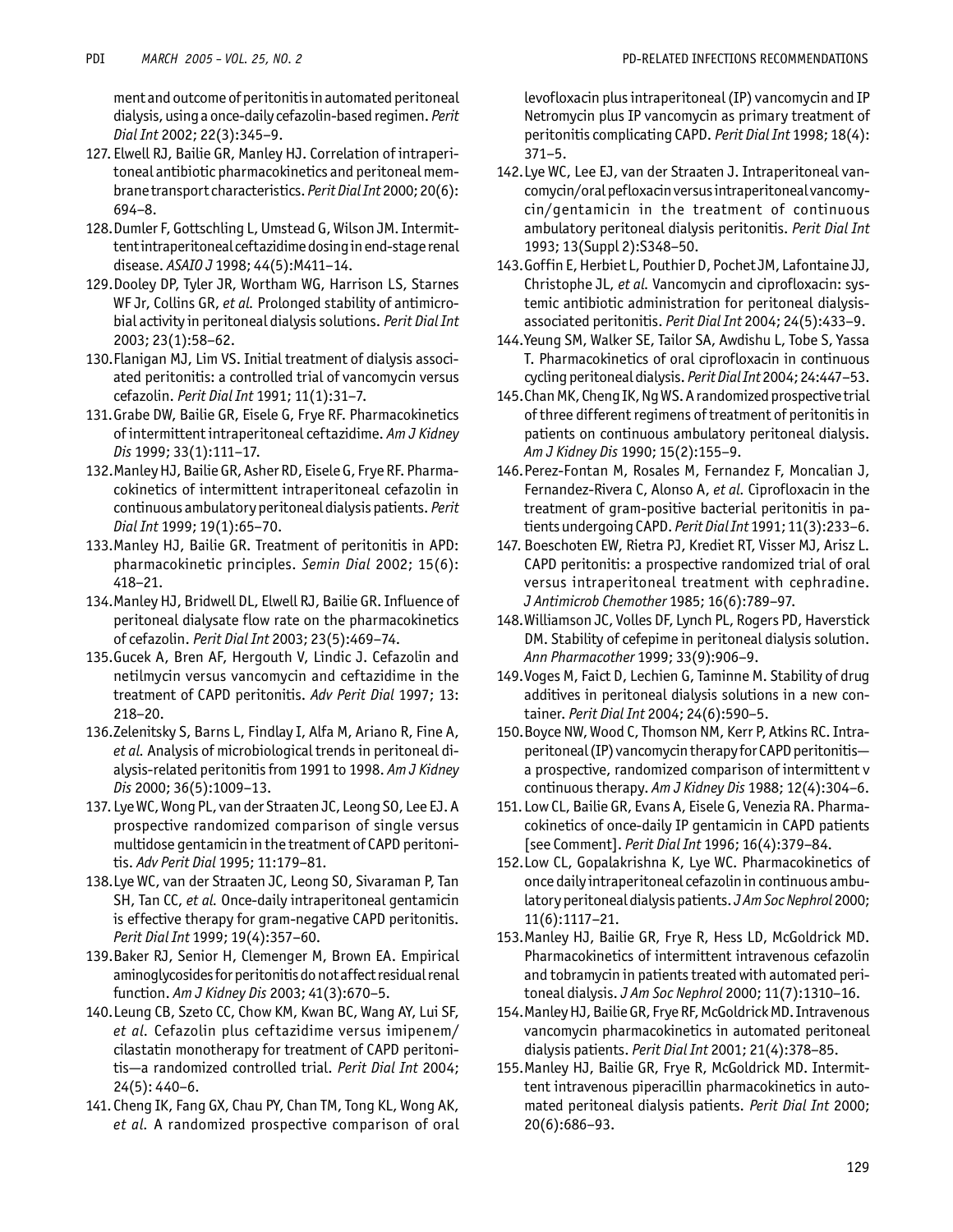- 156.Krishnan M, Thodis E, Ikonomopoulos D, Vidgen E, Chu M, Bargman JM, et al. Predictors of outcome following bacterial peritonitis in peritoneal dialysis [see Comment]. Perit Dial Int 2002; 22(5):573–81.
- 157. Szeto CC, Chow KM, Wong TY, Leung CB, Wang AY, Lui SF, et al. Feasibility of resuming peritoneal dialysis after severe peritonitis and Tenckhoff catheter removal. J Am Soc Nephrol 2002; 13(4):1040–5.
- 158.Finkelstein ES, Jekel J, Troidle L, Gorban-Brennan N, Finkelstein FO, Bia FJ. Patterns of infection in patients maintained on long-term peritoneal dialysis therapy with multiple episodes of peritonitis [see Comment]. Am J Kidney Dis 2002; 39(6):1278–86.
- 159.Dasgupta MK, Ward K, Noble PA, Larabie M, Costerton JW. Development of bacterial biofilms on Silastic catheter materials in peritoneal dialysis fluid. Am J Kidney Dis 1994; 23(5):709–16.
- 160.Read RR, Eberwein P, Dasgupta MK, Grant SK, Lam K, Nickel JC, et al. Peritonitis in peritoneal dialysis: bacterial colonization by biofilm spread along the catheter surface. Kidney Int 1989; 35(2):614–21.
- 161. Munoz de Bustillo E, Aguilera A, Jimenez C, Bajo MA, Sanchez C, Selgas R. Streptococcal versus Staphylococcus epidermidis peritonitis in CAPD. Perit Dial Int 1997; 17: 392–5.
- 162.Troidle L, Kliger AS, Gorban-Brennan N, Fikrig M, Golden M, Finkelstein FO. Nine episodes of CPD-associated peritonitis with vancomycin resistant enterococci. Kidney Int 1996; 50(4):1368–72.
- 163.Allcock NM, Krueger TS, Manley HJ, Kumar VK, Abdallah J. Linezolid disposition during peritonitis: a case report. Perit Dial Int 2004; 24(1):68–70.
- 164.Lynn WA, Clutterbuck E, Want S, Markides V, Lacey S, Rogers TR, et al. Treatment of CAPD-peritonitis due to glycopeptide-resistant Enterococcus faecium with quinupristin/dalfopristin. Lancet 1994; 344(8928):1025–6.
- 165.Manley HJ, McClaran ML, Bedenbaugh A, Peloquin CA. Linezolid stability in peritoneal dialysis solutions. Perit Dial Int 2002; 22(3):419–22.
- 166.Bunke M, Brier ME, Golper TA. Culture-negative CAPD peritonitis: the Network 9 Study. Adv Perit Dial 1994; 10:174–8.
- 167. Szeto CC, Chow KM, Leung CB, Wong TY, Wu AK, Wang AY, et al. Clinical course of peritonitis due to Pseudomonas species complicating peritoneal dialysis: a review of 104 cases. Kidney Int 2001; 59(6):2309–15.
- 168. Szeto CC, Li PK, Leung CB, Yu AW, Lui SF, Lai KN. Xanthomonas maltophilia peritonitis in uremic patients receiving continuous ambulatory peritoneal dialysis. Am J Kidney Dis 1997; 29(1):91–5.
- 169.Troidle L, Gorban-Brennan N, Kliger A, Finkelstein F. Differing outcomes of gram-positive and gram-negative peritonitis. Am J Kidney Dis 1998; 32(4):623–8.
- 170.Sepandj F, Ceri H, Gibb A, Read R, Olson M. Minimum inhibitory concentration (MIC) versus minimum biofilm eliminating concentration (MBEC) in evaluation of antibiotic sensitivity of gram-negative bacilli causing perito-

nitis. Perit Dial Int 2004; 24(1):65–7.

- 171.Valdes-Sotomayor J, Cirugeda A, Bajo MA, del Peso G, Escudero E, Sanchez-Tomero JA, et al. Increased severity of Escherichia coli peritonitis in peritoneal dialysis patients independent of changes in in vitro antimicrobial susceptibility testing. Perit Dial Int 2003; 23(5):450–5.
- 172.Prasad N, Gupta A, Sharma RK, Prasad KN, Gulati S, Sharma AP. Outcome of gram-positive and gram-negative peritonitis in patients on continuous ambulatory peritoneal dialysis: a single center experience. Perit Dial Int 2003; 23(Suppl 2):S144–7.
- 173.Tzanetou K, Triantaphillis G, Tsoutsos D, Petropoulou D, Ganteris G, Malamou-Lada E, et al. Stenotrophomonas maltophilia peritonitis in CAPD patients: susceptibility of antibiotics and treatment outcome: a report of five cases. Perit Dial Int 2004; 24:401–4.
- 174. Steiner RW, Halasz NA. Abdominal catastrophes and other unusual events in continuous ambulatory peritoneal dialysis patients [see Comment]. Am J Kidney Dis 1990;  $15(1):1-7.$
- 175.Tzamaloukas AH, Obermiller LE, Gibel LJ, Murata GH, Wood B, Simon D, et al. Peritonitis associated with intra-abdominal pathology in continuous ambulatory peritoneal dialysis patients. Perit Dial Int 1993; 13(Suppl 2):S335–7.
- 176. Wakeen MJ, Zimmerman SW, Bidwell D. Viscus perforation in peritoneal dialysis patients: diagnosis and outcome. Perit Dial Int 1994; 14(4):371–7.
- 177. Kern EO, Newman LN, Cacho CP, Schulak JA, Weiss MF. Abdominal catastrophe revisited: the risk and outcome of enteric peritoneal contamination. Perit Dial Int 2002; 22(3):323–34.
- 178.Kim GC, Korbet SM. Polymicrobial peritonitis in continuous ambulatory peritoneal dialysis patients. Am J Kidney Dis 2000; 36(5):1000–8.
- 179.Holley JL, Bernardini J, Piraino B. Polymicrobial peritonitis in patients on continuous peritoneal dialysis. Am J Kidney Dis 1992; 19(2):162–6.
- 180.Harwell CM, Newman LN, Cacho CP, Mulligan DC, Schulak JA, Friedlander MA. Abdominal catastrophe: visceral injury as a cause of peritonitis in patients treated by peritoneal dialysis. Perit Dial Int 1997; 17(6):586–94.
- 181.Abraham G, Mathews M, Sekar L, Srikanth A, Sekar U, Soundarajan P. Tuberculous peritonitis in a cohort of continuous ambulatory peritoneal dialysis patients. Perit Dial Int 2001; 21(Suppl 3):S202–4.
- 182.Gupta N, Prakash KC. Asymptomatic tuberculous peritonitis in a CAPD patient. Perit Dial Int 2001; 21(4):416–17.
- 183.Harro C, Braden GL, Morris AB, Lipkowitz GS, Madden RL. Failure to cure Mycobacterium gordonae peritonitis associated with continuous ambulatory peritoneal dialysis. Clin Infect Dis 1997; 24(5):955–7.
- 184.Lui SL, Tang S, Li FK, Choy BY, Chan TM, Lo WK, et al. Tuberculosis infection in Chinese patients undergoing continuous ambulatory peritoneal dialysis. Am J Kidney Dis 2001; 38(5):1055–60.
- 185.Lui SL, Lo CY, Choy BY, Chan TM, Lo WK, Cheng IK. Optimal